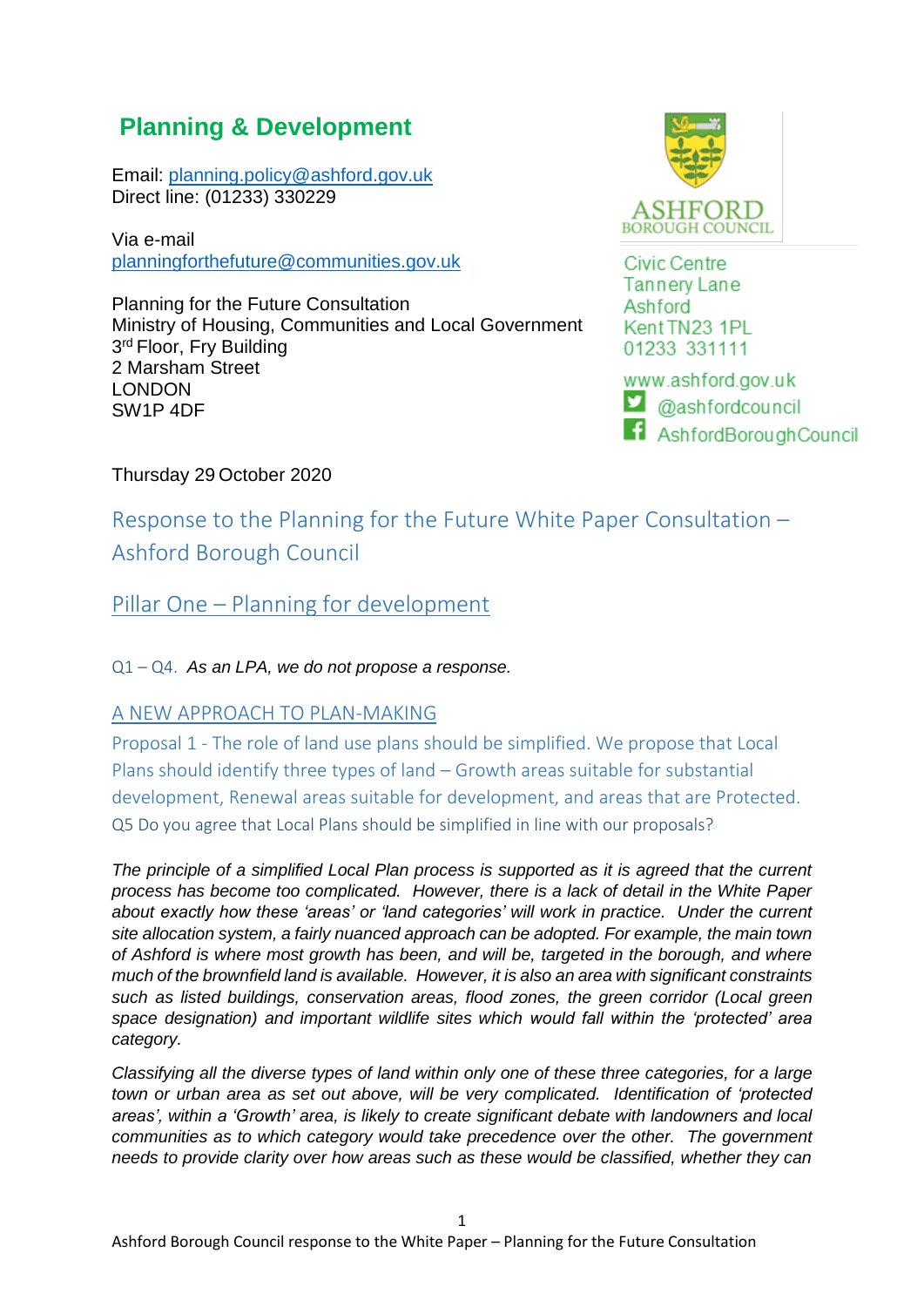*overlap, or whether areas would be 'cut out' of a growth or renewal area classification if they also have protected areas within them.*

*We have concerns relating to the proposal that Growth Areas are given automatic outline planning permission. This is likely to require significant additional resources and cost to the LPA at the early Local Plan making stages, including site assessment and analysis similar to that needed for an outline planning application. This is without the certainty that the site would end up being selected for allocation as a growth area in a future Local Plan.*

*Given the reduction in timescales for bringing forward Local Plans within 30 months, we have concerns about how this land classification can be achieved without significant additional resourcing to undertake the detailed site work required. It is also questionable as to whether there are the necessary skilled resources available in-house to perform such tasks.*

*A resolution to this could be that landowners and site promoters will need to be required to carry out analysis and constraints work up front and submit the detail alongside proposals for the site to be designated a growth area at site submission stage. However, this is likely to disadvantage SMEs.*

*The new site allocation process will also inevitably lead to longer Examinations. There will be much more detail for an Inspector to consider than the current regime, which largely focusses on just the strategic issues or the principle of sites. In addition, for those sites not selected for allocation in the 'growth area' designation in the Local Plan there will be much more scrutiny from objectors as to why this is the case. They will have, after all, invested a lot of time and resources progressing their site with a view of achieving an outline planning consent through that process.*

*There is little reference in the White Paper as to how the land classification process will address uses outside of meeting general housing needs, such as employment, retail, community, open spaces etc.*

*It is also not clear how Gypsy and Traveller site/pitch allocations will fit into the three areas proposed and whether the Planning Policy for Traveller Sites (PPTS) will be retained as a separate national policy document to the revised NPPF, as it is now. Is it envisaged that traveller pitches, and other uses such as employment and retail, will need be identified within one of the growth or renewal areas or that they will only come forward through the planning application process and assessed against the national development management policies?*

Proposal 2 - Development management policies established at national scale and an altered role for Local Plans.

Q6 Do you agree with our proposals for streamlining the development management content of Local Plans, and setting out general development management policies nationally?

*The proposals that Local Plans should not repeat policies which are contained within national policy is welcomed, and the creation of a set of standardised development management policies would assist in reducing the length of local plans and timescales of production. However, LPAs must also be able to adopt locally prepared policies within Local Plans where specific local circumstances justify this. For example, the Ashford Green Corridor is an important green space designation in the main urban area of the borough and has a specific policy to which planning applications are considered against in the current and past Local Plans. Over time this has led to a comprehensive and sustainable cycle network being developed which brings with it many benefits to residents.*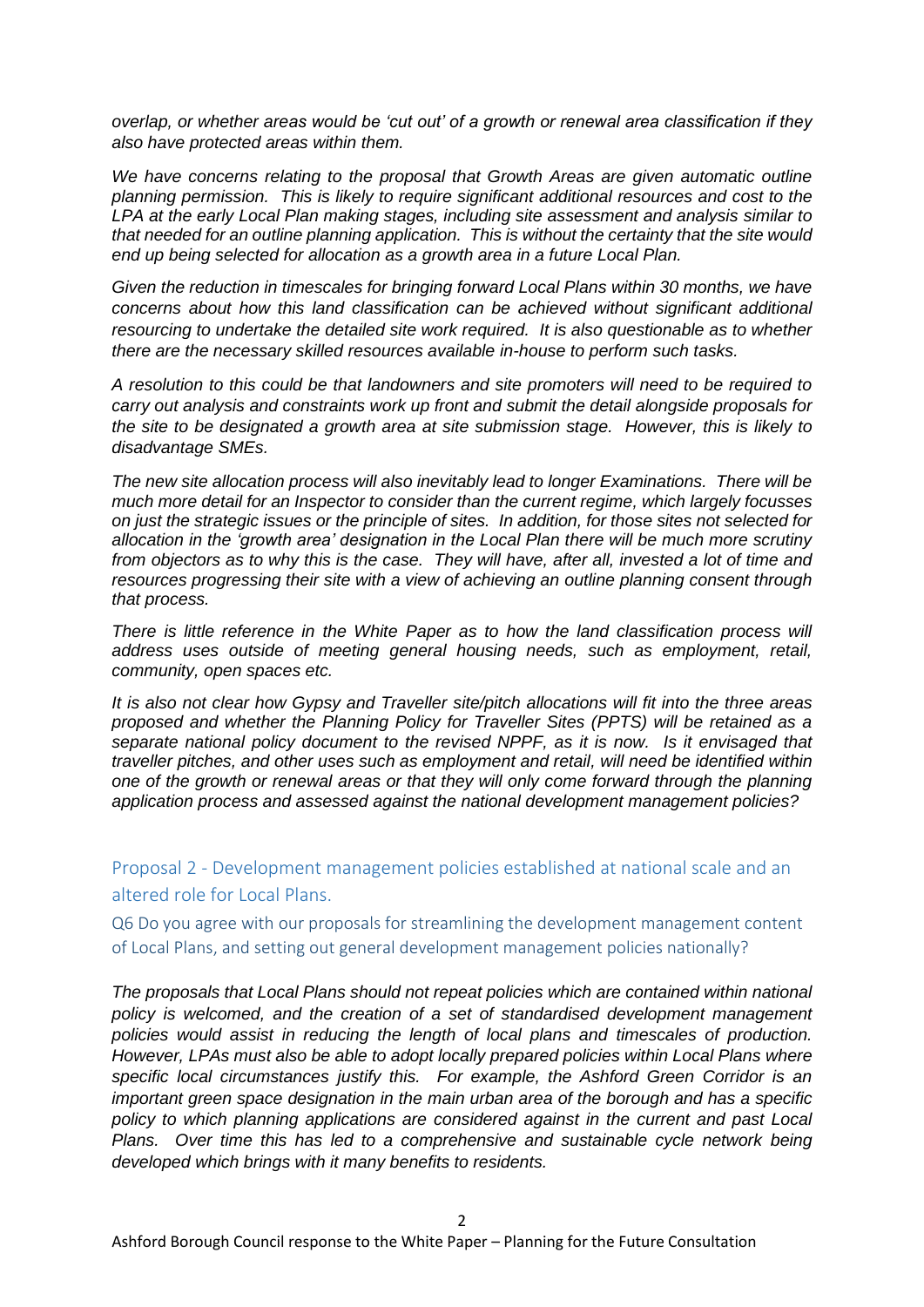*Local designations such as this, and the requirements for developments in these areas are unlikely to be covered adequately by a generic national policy. The first alterative option set out in the White Paper is therefore supported.*

*Adopting a more general approach to development management policies also appears to undermine the ability for Neighbourhood Plans to have sufficient policy hooks on which to devise locally specific policies. This is not broadly supported, as NPs provide the ability to be far more specific about the finer grain needs of the area concerned.*

Proposal 3: Local Plans should be subject to a single statutory 'sustainable development' test, replacing the existing tests of soundness.

Q7 a) Do you agree with our proposals to replace existing legal and policy tests for Local Plans with a consolidated test of 'sustainable development', which would include consideration of environmental impact?

*The removal of 'soundness' tests are supported as it is considered that these are too complex and confusing for members of the public who wish to make representations on a Local Plan. However, a revised test should adopt a 'plain English' process that is not overly technical, which the public can interact with and make representation on or challenge. It is therefore recommended that additional consultation should take place on the more detailed proposals for the new test of sustainable development.*

Q7b) How could strategic, cross-boundary issues be best planned for in the absence of a formal Duty to Co-operate?

*The current requirements under the duty to co-operate have not been effective in planning for strategic matters due to the time intensive nature and legal implications around meeting neighbours unmet housing need, and therefore the removal of the duty to co-operate is supported in principle.*

*However, the White Paper does not give detail on how cross boundary/regional strategic issues will be addressed, or where potential 'unmet need' in neighbouring areas will go in future. An alternative system must be put in place to address the gap in strategic planning. The document infers further guidance will be produced on this issue and further consultation on this is welcomed for the above reasons.*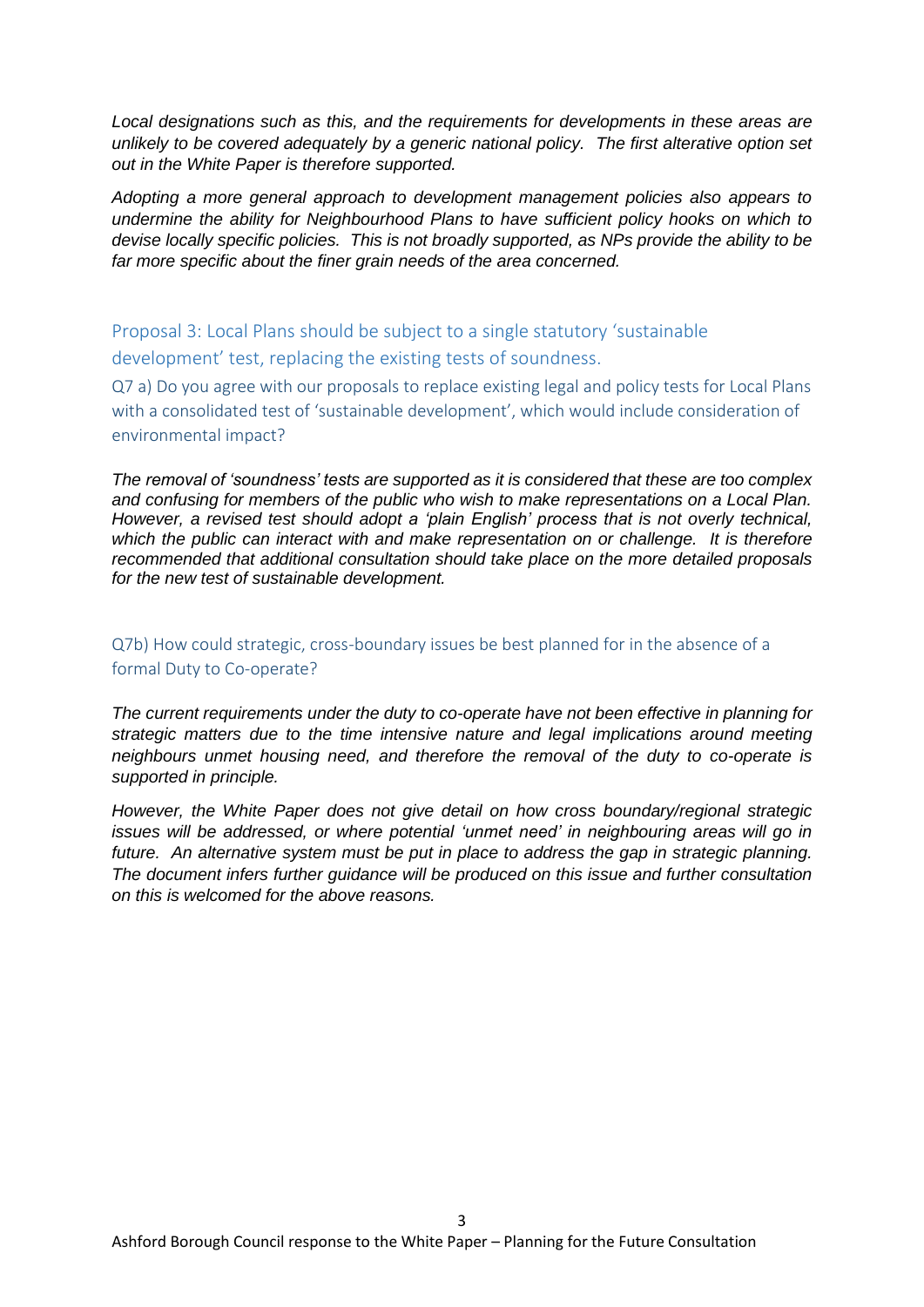Proposal 4: A standard method for establishing housing requirement figures which ensures enough land is released in the areas where affordability is worst, to stop land supply being a barrier to enough homes being built. The housing requirement would factor in land constraints and opportunities to more effectively use land, including through densification where appropriate, to ensure that the land is identified in the most appropriate areas and housing targets are met.

Q8 (a). Do you agree that a standard method for establishing housing requirements (that takes into account constraints) should be introduced? [Yes / No / Not sure. Please provide supporting statement.]

*No. Ashford Council strongly objects to this change in standard methodology (SM) which penalises those authorities that have delivered on their housing needs as the projections build on past levels of in-migration. The methodology will lead to an approximate 25% increase in the housing requirement for Ashford, which is already higher than on-site delivery rates can meet. At these higher rates of growth, infrastructure will not be able to be delivered fast enough to serve the growing population. This is contrary to the other aims of the paper for infrastructure delivery to be in tandem with housing growth.*

*With regards the new approach for housing need calculations and the 'northern powerhouses' and 'levelling up' the north and midlands, this proposed methodology will result in lower housing requirements for those areas, which will go against this ambition. Planning Practice Guidance already states that the national methodology provides a minimum starting point and allows local authorities to plan for levels of growth above these figures, for example, to account for changing economic circumstances, growth strategies, infrastructure improvements or taking on unmet need from neighbouring authorities. It is therefore unclear what this (and the shorter term) proposed changes will help deliver in practice.*

*The current process of Standard Methodology has only recently been introduced into national planning policy. It is not clear why the proposed changes - to such an important part of the overall housing need methodology (both the short-term changes and these longer-term additional changes) - are now required. Doing so adds a layer of uncertainty and makes future plan making very difficult. In practice, this is likely to seriously undermine the Government's overall aim of speeding up plan making and delivery. The implications of Covid-19 on house prices, affordability or delivery rates have not been addressed by these proposed methodology changes, which raises further concern.*

*It is also unclear why the changes to SM are proposed in two stages, with land constraints only being taken into consideration at this later stage when the White Paper has progressed sufficiently to provide further details, and not through the changes methodology in the earlier proposals set out in 'Change to the planning system' consultation. This could lead to LPAs having a higher interim housing figure that needs to be planned for in the short term, which needs to be reduced again once the local issues and constraints aspect is applied.*

*In order for LPAs not be in this 'interim' and potentially adjustable housing need position, it is our view that the detailed consideration of local issues and constraints, set out in this paper, should be part of the proposed changes to the methodology from the outset. However, if the government's preferred approach is progressed then the White Paper proposals for considering land constraints and the built environment of a local authority area are supported.*

*However, 'constraints' and local issues cannot be assessed by a purely quantitative measure that can be automatically calculated in order to determine an appropriate level of housing for each authority. It is unclear from the proposals who will carry out this work or how will Local Planning Authorities and communities will be engaged and be able to influence this process.*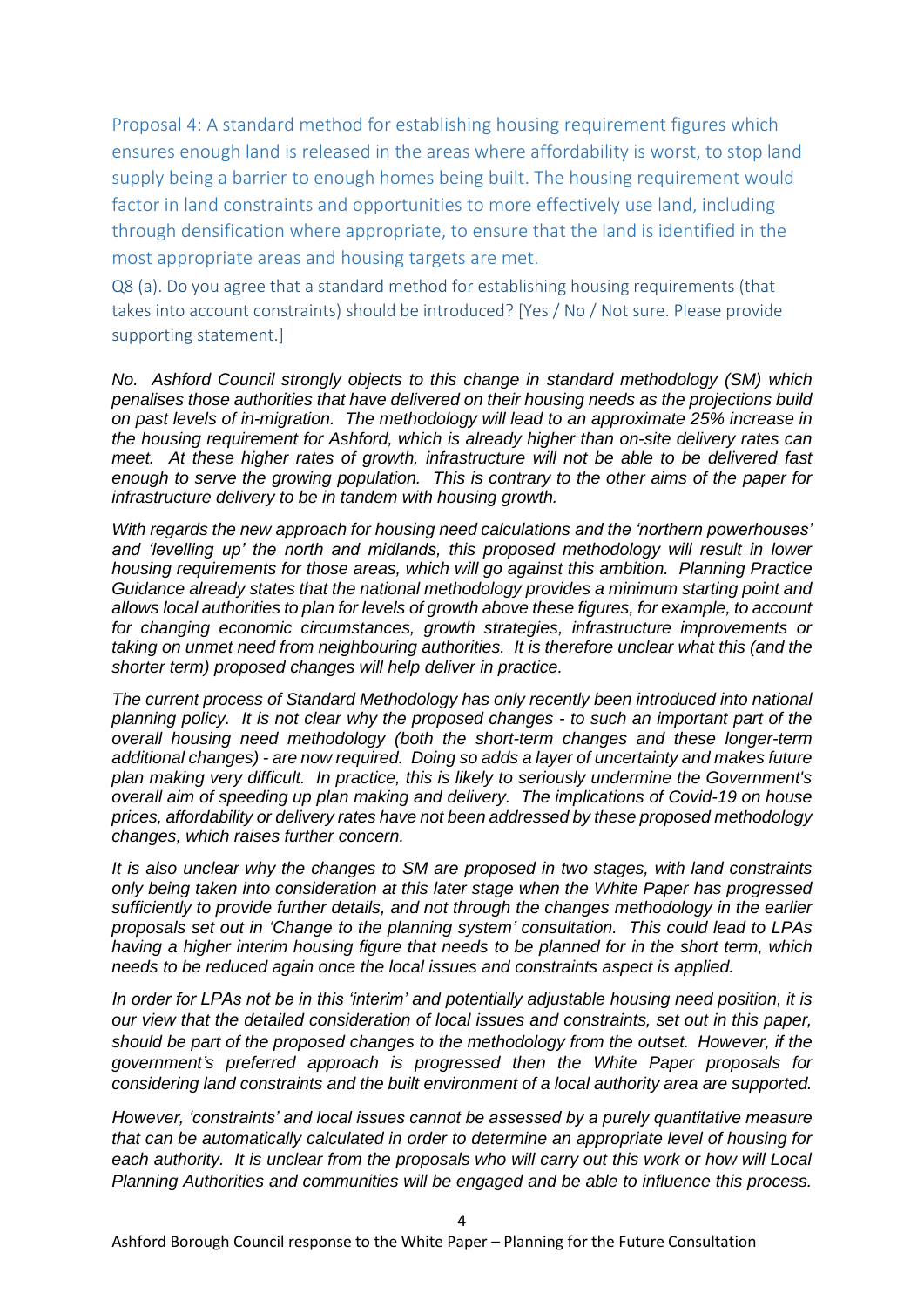*With the 'binding' nature of the calculation on the LPA, it is essential that there is local authority and community input into this process.*

*Furthermore we strongly object to the 'binding' nature of the housing requirement proposed in the White Paper and clearer guidance must be produced on how this could be challenged, how it would be implemented, and what the implications would be for LPA's that 'fail' to meet the requirements.*

*It is vital that the role of developers in the delivery of housing is taken into account, something which the current and proposed system fails to do. There should be a requirement introduced for developers and house builders to deliver on consented sites within a set timeframe (for example 36 months) and the introduction of penalties for failure to build out extant sites which are deliverable within those timeframes. Similar penalties should be in place for any lack of activity on sites which are allocated in Local Plans, particularly where the landowner or agent actively proposed them during this process, and made the case that they were 'deliverable'.* 

*In summary, we object to the proposals but would support a more localised approach to setting housing needs which should consider causes of affordability, and that takes into account local circumstances, land availability and infrastructure requirements, including the need for the creation of jobs, provision of retail, leisure and open spaces. We would welcome further engagement to work in a supportive and constructive way.* 

Q8 (b). Do you agree that affordability and the extent of existing urban areas are appropriate indicators of the quantity of development to be accommodated? [Yes / No / Not sure. Please provide supporting statement.]

*No. As set out in response to 8a the proposed changes to Standard Methodology in both this consultation and the changes to the planning system consultation is not supported.*

*However, if this third version of the standard method for setting a local housing need, set out in the White Paper, is implemented then consideration of the existing extent of urban areas and patterns of settlements that consider the nature of the borough between its urban areas and rural villages would be welcomed. This is considered an important aspect of the methodology which the current and shorter-term change to the standard method have not considered.*

*If urban areas are considered within the calculations, these areas must be clearly defined and not include green 'open space' or 'buffer' areas that lie between those urban areas and the rural hinterlands. There are concerns that this could lead to these areas being identified as 'urban' in plan making terms and therefore being considered suitable for growth. These green areas between settlements are an important part of the local character and should be protected. We currently have locally derived policies which are consistent with the NPPF that achieve this aim. Such flexibility is needed in any new system, to take account of local circumstances. With regards affordability, it is agreed that this is a key consideration and should be built into housing projections. However, the weight given to affordability needs to be appropriately balanced so it doesn't lead to an unrealistic or unsustainable level of housing need in an area.*

*In theory, significantly increasing the supply of housing would result in demand being met or reducing in an area, and this consequently could see house prices fall. However, it is not realistic to suggest the market will hugely oversupply housing as it would lead to a less profitable return on their investment. As such, the justification to rely on a system which merely*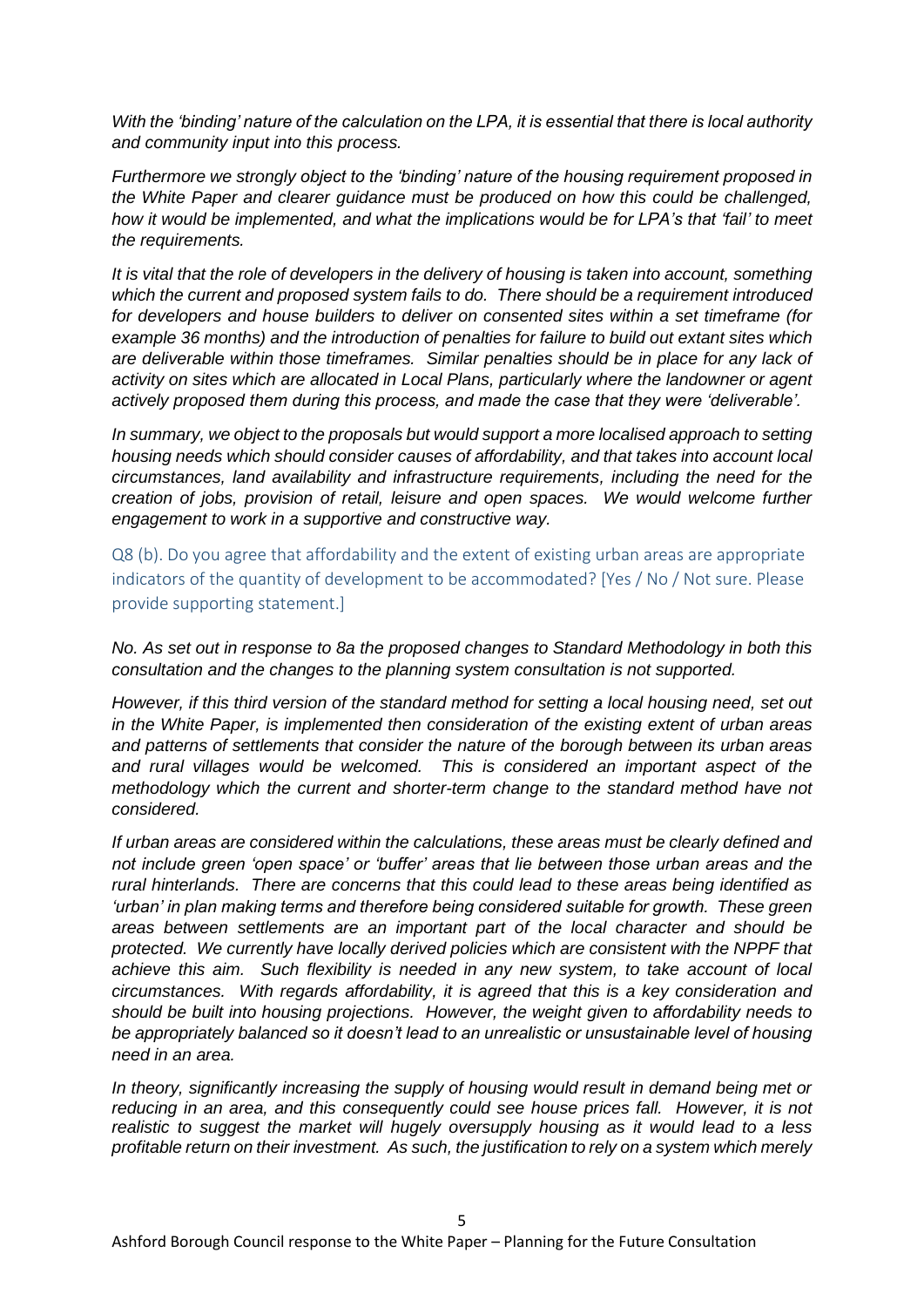*seeks to build substantially more homes, as a means of making new housing more affordable, is somewhat flawed. The market will simply not react in a way that dis-benefits them.*

*Affordability within the calculation should recognise the differences across the borough between rural and urban areas and local circumstances. Specifically, Ashford Town Centre and Urban Area have issues of viability due to land contamination, and the majority of brownfield sites having been developed or with current extant planning permissions.*

*Ashford has large variations in mean house prices between its urban areas and its rural hinterland. The highest property values, and subsequently lowest levels of affordability occur in the rural areas of the Borough, particularly rural service centres and areas with constraints to further development such as AONB designation. As an example, the average of the mean house prices in the lowest 10 wards is £225,554 compared to £469,841 in the highest 10 wards. It is suggested that the affordability calculation should be broken down lower than LPA area to account for these differences across the different areas of the borough.*

*In addition, there are a number of different types of home ownership and mortgage options (such as joint mortgages or parent supported mortgages) whereas the methodology currently only measures affordability based on a single average wage and a mortgage of four times' annual income which is not likely to be the average scenario for those purchasing homes. The Council suggests there should be a slightly more nuanced approach in this regard.*

*Furthermore, the issue of jobs and earnings and how this balances against the affordability of housing is relevant. Taking work-place median earnings can distort the calculations for areas where residents often commute to London, such as they do in Ashford. Such an approach can suggest that properties are more affordable than they are, but in reality, can result in local residents (who do not earn London Salaries) unable to afford local properties. This, in turn, increases the demand and need for affordable housing and also extends the housing market area as it encourages in-migration from those who can afford the properties. This scenario ultimately adds to local housing needs and then, in turn, the overall housing target increases over time.*

*In summary, there are many other issues that can affect the delivery of homes and a fine grain analysis of these issues should be incorporated into a revised standard method. It is requested that if this change to the standard method is implemented, the LPAs must be able to input into the identification of the extent of the urban area and calculations of affordability across the LPA area.*

# A streamlined development management process with automatic planning permission for schemes in line with plans

Proposal 5: Areas identified as Growth areas (suitable for substantial development) would automatically be granted outline planning permission for the principle of development, while automatic approvals would also be available for pre-established development types in other areas suitable for building.

Questions 9(a). Do you agree that there should be automatic outline permission for areas for substantial development (Growth areas) with faster routes for detailed consent? [Yes / No / Not sure. Please provide supporting statement.]

#### *No. More detail needs to be provided on how the automatic outline consent will be issued to designated Growth and renewal areas. Later in the White Paper, under 'A Fast-track for*

6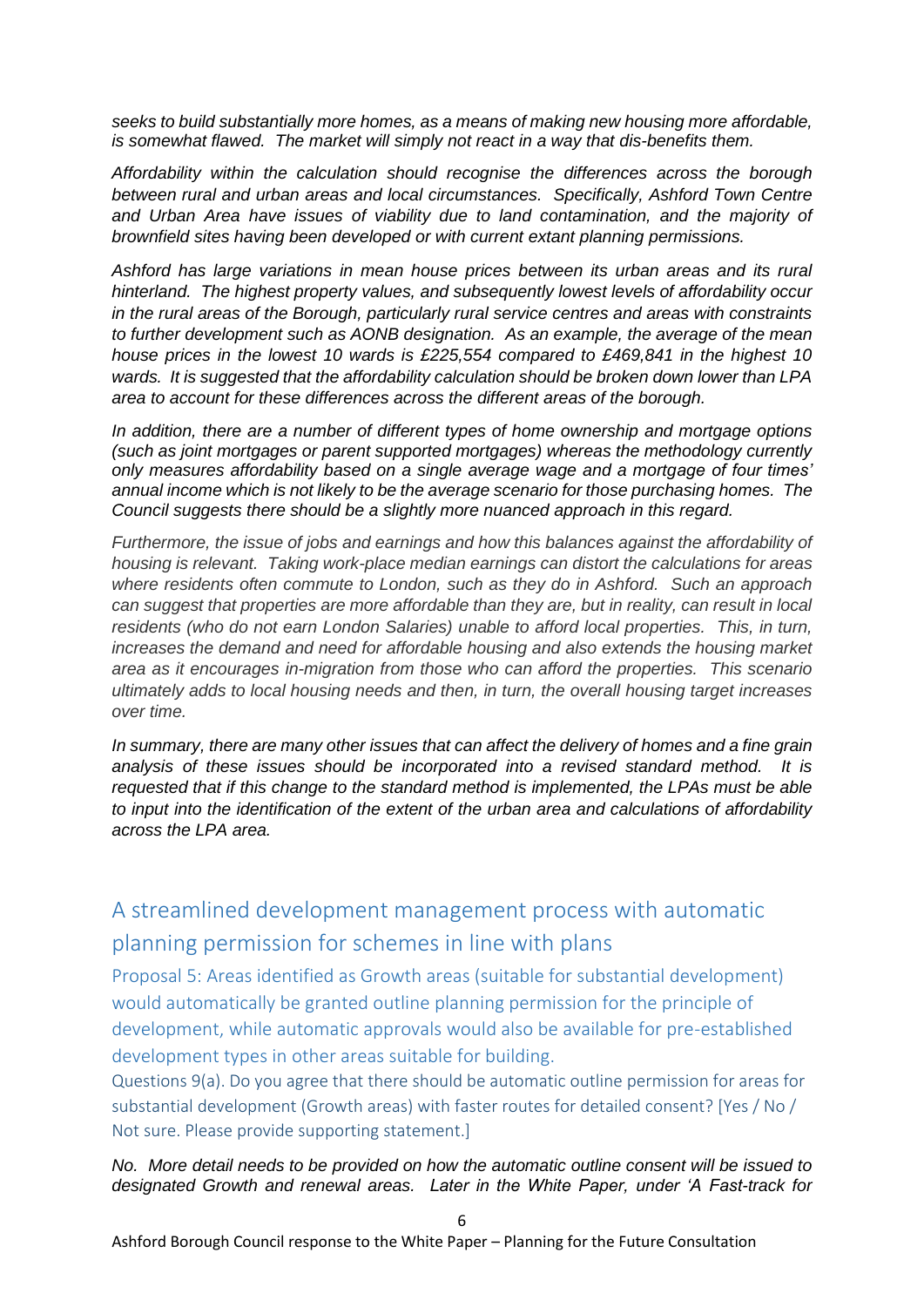*Beauty' section, it is stated that this outline consent process will be through 'Permission in Principle' process and that the masterplan and site specific code will be conditioned. However, under the 'Delivering change' section of the paper it states that 'developers will have a fast route' through Permission in Principle 'without having to work up detailed plans'. This appears to be conflicting and it is unclear how the PiP system will work in practice for outline consents and further guidance is needed.*

*In addition, we have concerns that if the PiP approach is taken for outline consents and major proposals such as this, without the detailed plans and site analysis supporting the proposals, that this will not enable material considerations which are introduced after the automatic consent process to be factored into the final determination. For example if a new matter is*  raised by a statutory consultee after the PiP is given which will affect the delivery of the *proposals.*

*There are also questions about the time periods between Local Plan consultation on 'growth areas' and any determination of a subsequent Reserved Matter for that scheme. If this is several years apart, how will this timeframe enable effective engagement on the proposals? This may depend on the extent that detailed issues, such as design, infrastructure requirements, drainage and highways have already been taken account of through the Local Plan/ Design Code process (and automatic outline consent). However, whichever process is to be followed, time is needed to engage on these aspects. The faster routes for detailed consent following this could also result in a reduction in community and statutory body engagement on the detailed plans. However, more details up front (i.e. in a Local Plan) will require much more time and resource to address these issues earlier in the process. This cannot be achieved in 30 months.*

*Historically the public have found it very difficult to engage with the plan making stage as they tend to want to know what the development will ultimately look like. The proposals in the White Paper will suffer from the same barriers to engagement and local people will then feel cut out from consideration due to the faster consent stage.*

*With regards to the faster timescales for determining applications and automatic assessment of proposals against policies, the proposal to simplify the process is supported. However, as proposed, there is a danger that the officer assessment and democratic process through planning committee is undermined. Although this might 'speed up' the process, it could also merely become a 'tick box' exercise which removes the ability to 'balance' all the competing material considerations. Planning is a highly subjective discipline, with a number of often competing factors in play. There are significant doubts that any alternative system would remove the need for professional judgement to be applied, on a case by case basis.*

9(b). Do you agree with our proposals above for the consent arrangements for Renewal and Protected areas? [Yes / No / Not sure. Please provide supporting statement.]

*See response to 9a for response relating to Renewal areas.*

9(c). Do you think there is a case for allowing new settlements to be brought forward under the Nationally Significant Infrastructure Projects regime? [Yes / No / Not sure].

*No, the proposal to deliver new towns through the NSIP regime should only be considered for very large schemes, if at all. As the LPA would only be a consultee and not the decision maker, our placemaking aspirations could be diluted which is strongly objected to. If implemented, financial support would need to be given to LPA's to consider the local impacts.*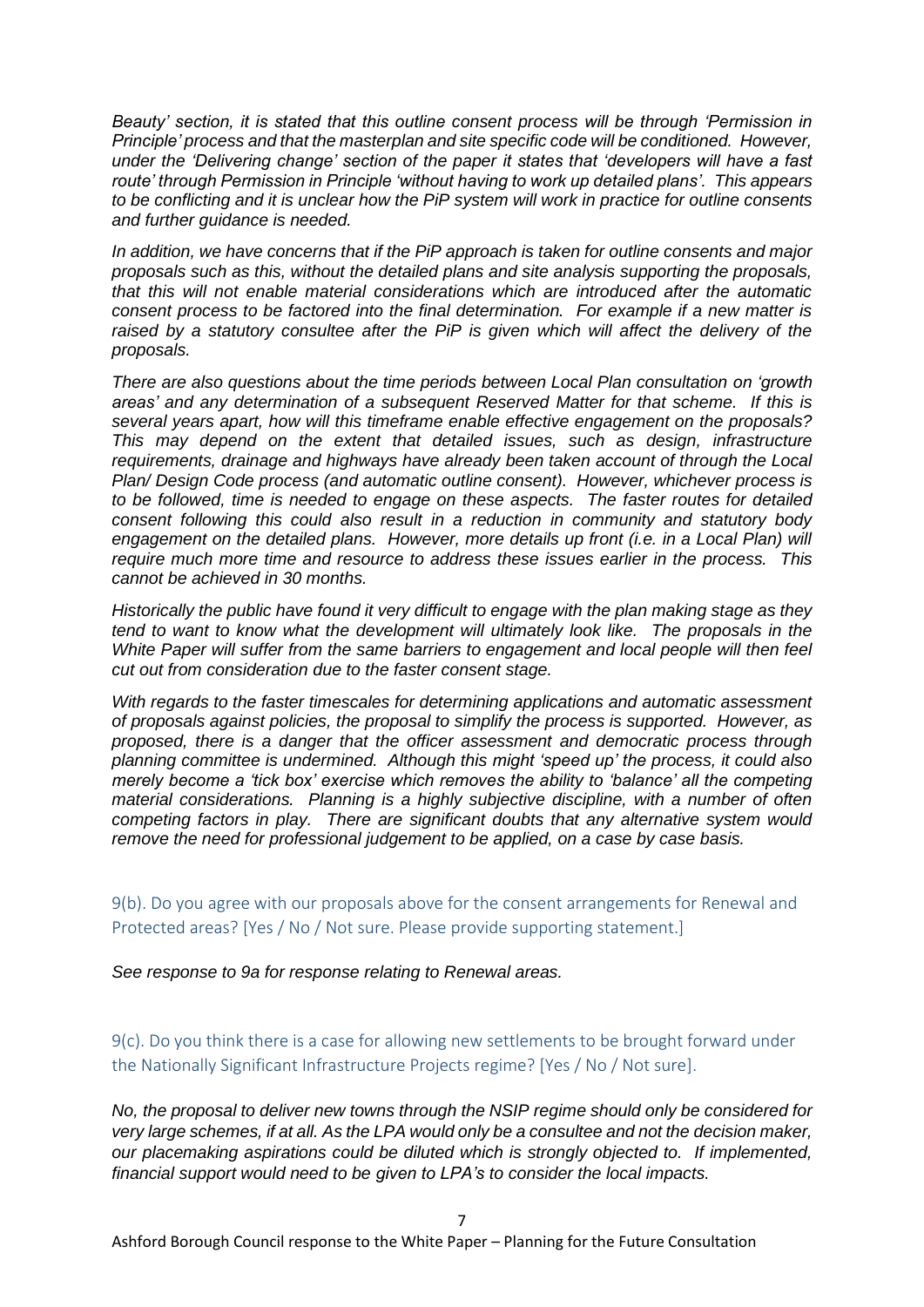Proposal 6: Decision-making should be faster and more certain, with firm deadlines, and make greater use of digital technology

Question 10. Do you agree with our proposals to make decision-making faster and more certain? [Yes / No / Not sure. Please provide supporting statement.]

*Not sure. The proposed standardisation and shortening of the documentation required for planning applications is supported as it would make the process less onerous for developers, and, easier for the public to engage with; so long as there was clear guidance on the requirements of supporting documents.*

*However, it is not clear how the LPA can make decisions within the faster timescales if sufficient information is not provided to determine the application. In the proposed timeframes, it is unlikely that applicants will have time to make revisions to their 50-page statement to accommodate any concerns raised by the LPA.*

*Quite often, on major proposals, statutory consultees require Extension of Times on current timescales to enable them to consider the plans fully and provide detailed responses, which in many cases can also require revisions to the plans by the applicants, for example on site highways, parking, drainage etc. There is a concern that consultees will struggle to respond inside the proposed timescales due to a shortage of resources, and therefore increased funding is required if these proposals are implemented.*

*Without an Extension of Time to consider detailed or amended plans, or await statutory consultee responses, the LPA may well simply refuse an application in order to conform to Government's targets for reaching a decision even where, with more time, a favourable outcome could have been achieved. Refund of fees may also lead to more refusals rather than a negotiated outcome. In turn this would actually cause further delay for the applicant, through appeals or re-submission, rather than making the process 'faster'. This would also have detrimental impacts on amenity and standards of development. Ensuring that Councils are properly resourced in order to be able to speed up decision making is vital to avoid these circumstances.*

*The loss of democracy in the decision-making process is also a concern for the Council. With regards to planning applications going to planning committee, the proposals in the White Paper appear to suggest that some schemes, such as those given automatic outline consent, or reserved matters which meet design code criteria will not be required to follow this process. In some cases, this approach might work. For example, a scheme which promotes a Local Plan compliant scheme has already gone through the rigours of public consultation once and it is therefore questionable whether it needs to again. However, there would also be many cases where not taking a scheme to planning committee would undermine the public trust in their elected councillors and the planning system and fail to give local people and stakeholders a voice. These proposals are not considered to meet the requirements of the Local Councils constitution.*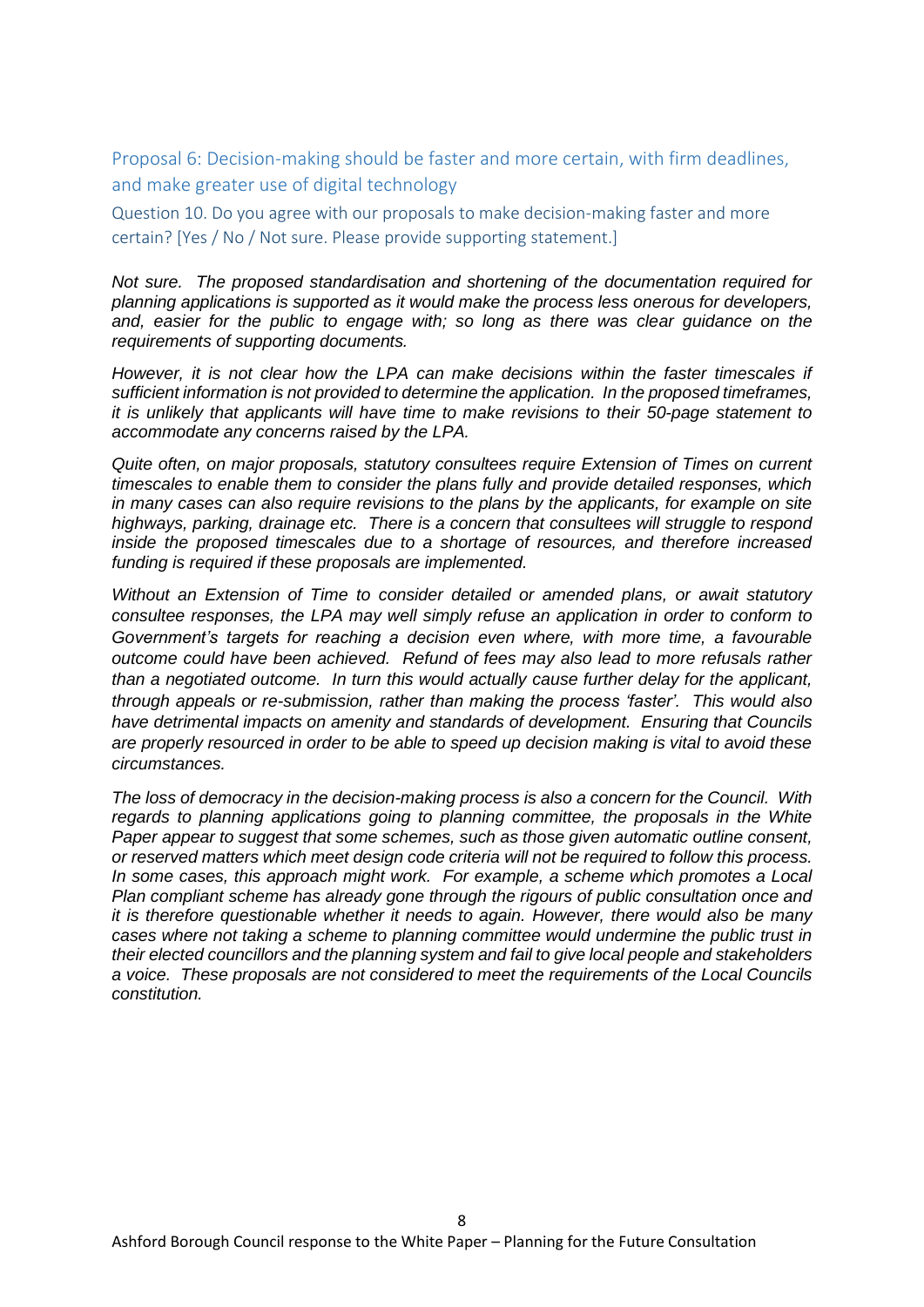## A new interactive, web-based map standard for planning documents

Proposal 7: Local Plans should be visual and map-based, standardised, based on the latest digital technology, and supported by a new template.

Q 11. Do you agree with our proposals for accessible, web-based Local Plans?

*We are supportive of the proposal to increase the use of technology within the planning system, in particular the use of web-based access to Local Plans and planning documents. It would potentially broaden the engagement beyond the normal channels and encourage more people to get involved in planning matters.*

*However, there are concerns about how this transition can be inclusive for all aspects of the community, including those without access to the Internet.  The Government should ensure that all resident groups can be reached if these proposals are initiated.*

*It is our view that there should be a balance of the use of technology/web-based/mapping methods of engagement and other forms of engagement such as face-to-face workshops and exhibitions. Face to Face consultation provides useful information to members of the public who may not engage with the planning system very often and whom views could be missed by a complete transition to web-based technologies.  This point is further illustrated through the current use of standard representation forms, which would not be compatible with the proposed new web-based local plans and mapping.  The format of these forms would also need to change to be able to integrate with a web-based platform and not ask such formal and specific technical questions as they do now.*

*The Council notes that the government intends to publish a guide to the new Local Plan system, data standards and digital principles well in advance of the legislation being brought into force. Given that councils will require a significant amount of time to prepare for this digital transformation, and to ensure that they have the correct systems and skills sets in place to deliver the government's aspirations, it is vital that clear guidance is issued as early as possible in this process. Furthermore, clarification is required as to whether funding will be made available to Local Authorities to fund this digital transformation and ensure staff have the right skills to deliver it.*

Proposal 8: Local authorities and the Planning Inspectorate will be required through legislation to meet a statutory timetable for key stages of the process, and we will consider what sanctions there would be for those who fail to do so.

Q12. Do you agree with our proposals for a 30 month statutory timescale for the production of Local Plans?

*No. Proposals to get Local Plans adopted within 30 months, with current LPA resources and requirements for public and statutory consultation, is unrealistic and unachievable, particularly in areas with high housing need requirements and a range of settlements (leading to a range of area designations) such as Ashford.*

*Under the proposed system, there will be a need to assess availability, suitability and viability of all land within each proposed 'area' allocation, and more detail submitted from landowners to get land allocated, as they will effectively get outline planning permission. Each site will require detailed assessment by the LPA and statutory consultees. We anticipate that this will then lead to a large amount of representation from statutory consultees and members of the public to agree the land categories (and supporting detail and design codes) and to expect more challenges at the examination from all parties, which will require resolution and time and resource to defend.*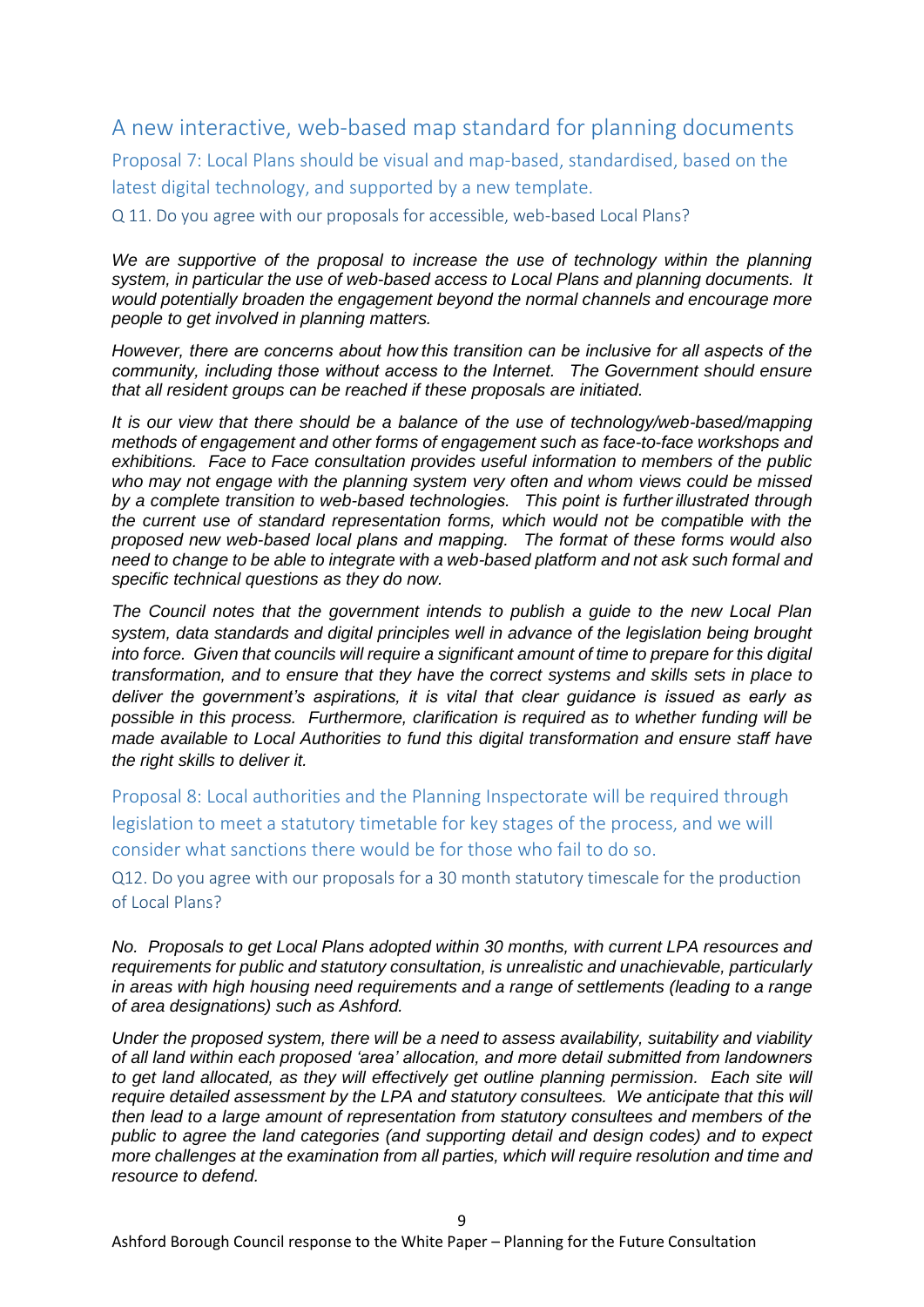*The White Paper recognises that to meet the 30-month timetable other related services and functions need to be adequately resourced (PINS, Statutory consultees, etc.) but with land categories, sites, and design codes to be consulted upon at one time, the additional resourcing of LPAs and Statutory consultees will need to be extensive.*

*With regards to the length of time of Examinations, one of the successes of the current system was that it reduced the time taken at Examination significantly from the previous system which often went on for several months (even years). The Council would not support the removal of the oral Examination stage entirely or the self-assessment option as we consider this will be open to significant legal challenge.*

*If the 30-month timescale for Plan production is implemented then the government must ensure that Local Planning Authorities have sufficient resources.*

Proposal 9: Neighbourhood Plans should be retained as an important means of community input, and we will support communities to make better use of digital tools Q13 (a). Do you agree that Neighbourhood Plans should be retained in the reformed planning system? [Yes / No / Not sure. Please provide supporting statement.]

*Not sure. It is not clear how Neighbourhood Plans (NP) will fit in with the new style of Local Plan proposed in this White Paper and the new land 'category' system of the 3 areas. For example, what will be left for NPs to do with regards to site allocation, if the Local Plan has already classified the land in the designated area into the 3 land classifications (Growth, Renewal and Protect)? Will a NP have the ability to amend these land categories and proposals in their designated area? Further clarity is needed on this issue.*

*However, if the new guidance enables NP groups to alter the Local plan land categories this could create some complex issues with regards to public consultation and correlation between NP and Local Plan timescales and takes delivery of homes in those areas away from the LPA. The housing target figure is proposed to be 'binding' on the LPA, and not stepped down to the designated NP group. The relationship with regards to housing need in NP designated areas, and their responsibility to meet those targets needs to be clearer.*

*There are also concerns about how speedily a NP can be produced. The NP process can often be a more complex process than envisaged by the NP group at the outset. They are also resource intensive for LPA officers and take time away from focusing on Local Plan production. There are some significant reservations that the NPs can be produced to fit in with, and work alongside the Local Plan in the proposed 30-month period, particularly if that NP is still required to be consistent with the prevailing parent Local Plan moving forward.*

Q13 (b). How can the neighbourhood planning process be developed to meet our objectives, such as in the use of digital tools and reflecting community preferences about design?

*The White Paper does indicate that NPs will play a key role in producing Design codes but it is not clear what level of support the local authority would be required to give NP groups to produce these (on top of all those required for Local Plan 'land classification' areas). There is also a concern that with higher housing targets set on the LPAs, that this promotes NPs to produce documents of 'protection' from the growth or renewal areas rather than genuinely to lead design of new development in their area.*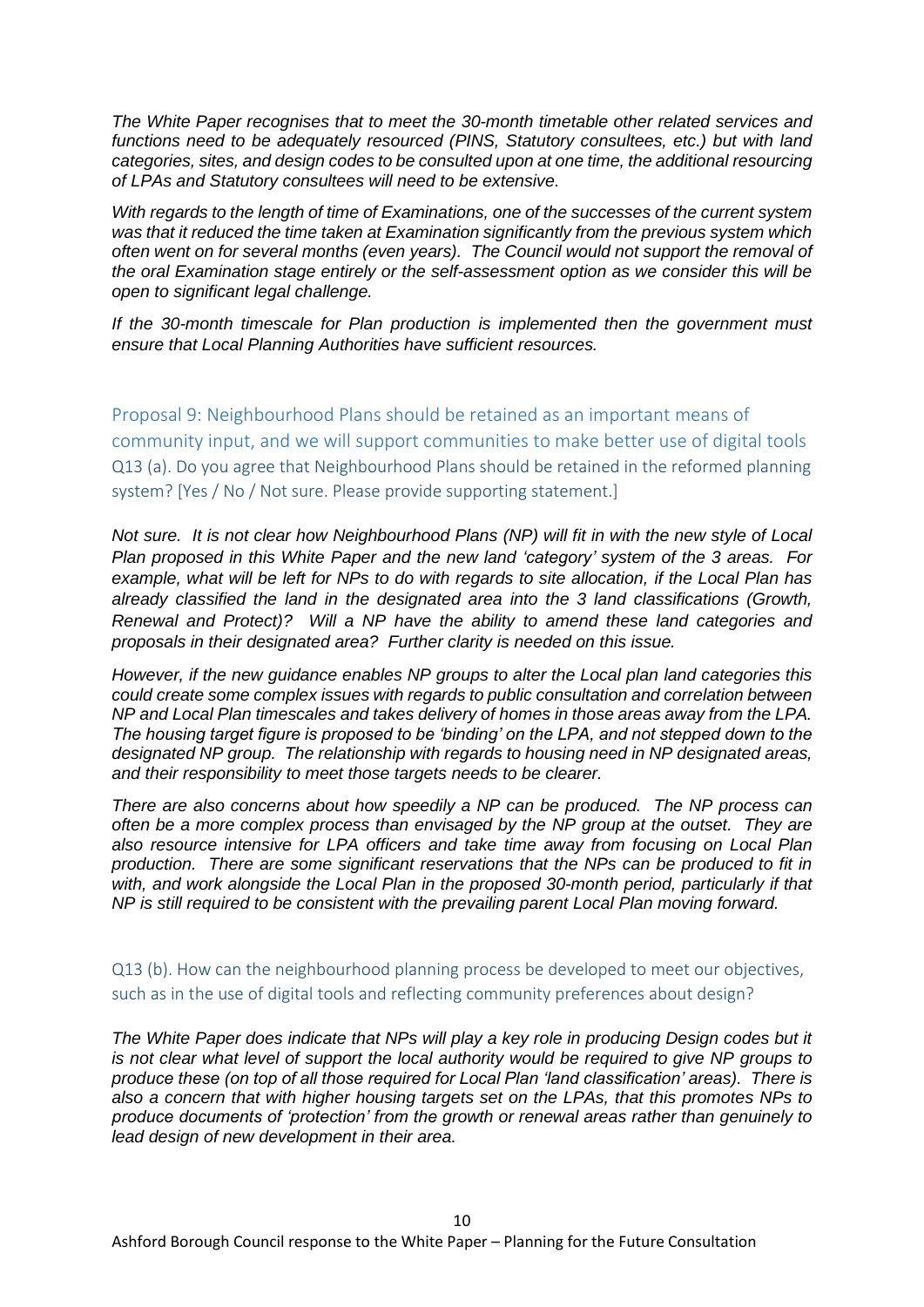*Neighbourhood plans can be as time consuming a process as Local Plans, so means should be sought to make the neighbourhood plan process faster and simpler*. *It is our view that the tests for neighbourhood plans must be consistent with the proposed 'sustainable development' tests for a Local Plan, set out within the White Paper. The issue of neighbourhood plans being subsequently made out of date once a new local plan is adopted should also be addressed.*

*Again, as with proposals to increase digital technology for Local Plan production, there is a concern around intergenerational access to and effective community engagement. However, the paper does indicate that grants will remain available to Neighbourhood Plan groups which is supported.*

## SPEEDING UP THE DELIVERY OF DEVELOPMENT

#### Proposal 10: A stronger emphasis on build out through planning

Q14. Do you agree there should be a stronger emphasis on the build out of developments? And if so, what further measures would you support? [Yes / No / Not sure. Please provide supporting statement.]

*Yes. The Council welcome the provision of master planning and design codes for substantial development proposals which include a variety of development types which will allow more phases to come forward together.* 

*However, LPAs will ultimately need to work with the housing market to ensure that undue burdens are not placed on them to the extent that housing delivery is reduced. That would merely lead to the national 'presumption of sustainable development' being applied and ultimately dilute any specific policy approach. A careful balance is therefore needed.*

*Additionally, any future Design Codes will need formal buy in from county level and in particular Highways and other statutory consultees. Otherwise there can be a dilution of agreed Placemaking objectives in order to find more practical (and often cheaper to adopt) solutions.*

*In addition, as mentioned elsewhere in this response, there needs to be more emphasis and penalties placed on developers to ensure faster build out of schemes, rather than the onus being solely on LPAs to deliver the housing need. The work required to ensure the masterplanning and design codes ensure a quicker on-site delivery requires additional LPA resourcing and support from the development industry. Effective masterplans and robust design codes can take time to produce so the implications of this should be factored in.* 

# Pillar Two – Planning for beautiful and sustainable places

Q15. What do you think about the design of new development that has happened recently in your area? [Not sure or indifferent / Beautiful and/or well-designed / Ugly and/or poorlydesigned / There hasn't been any / Other – please specify]

*The Council have always placed quality placemaking and design at the forefront of their development agenda. Even when the town as designated as a national growth area. As such, quality developments have been built in the borough and continue to be built. We therefore strongly welcome the White Paper's emphasis on quality design being important.*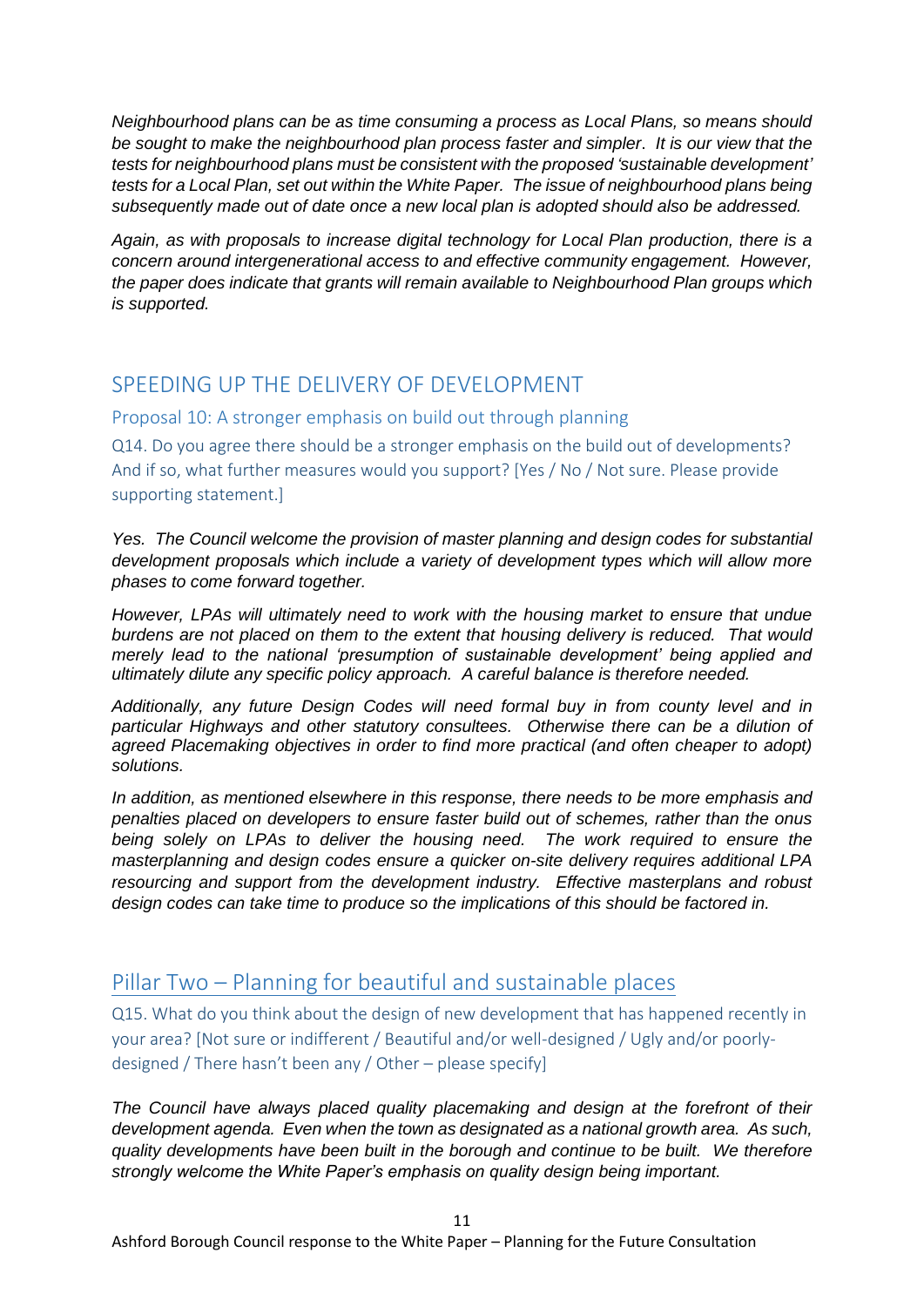*More recently, the Council has invested in officers with strong placemaking skills and the borough retains its strong commitment to delivering a quality design agenda on all of its schemes. This has also been achieved through a variety of mechanisms including early preapplication discussions, using design toolkits (such as Building For Life) design review panels, members briefings and stakeholder design workshops particularly on its most major sites. We have also run design training events, arranged visits to exemplar developments in the south east and held design awards all to promote the importance of design in Ashford.*

16. Sustainability is at the heart of our proposals. What is your priority for sustainability in your area? [Less reliance on cars / More green and open spaces / Energy efficiency of new buildings / More trees / Other – please specify]

*All of the above are considered high priority for Local Planning Authorities. The Council would welcome national policy which enables sustainability to be considered at the initial design stages of development.*

## CREATING FRAMEWORKS FOR QUALITY

Proposal 11: To make design expectations more visual and predictable, we will expect design guidance and codes to be prepared locally with community involvement, and ensure that codes are more binding on decisions about development.

Question 17. Do you agree with our proposals for improving the production and use of design guides and codes? [Yes / No / Not sure. Please provide supporting statement.]

*Yes, as a starting point, the Council are supportive that good quality design and placemaking are central to the proposals in the White Paper. The Council have always placed quality placemaking and design high on the agenda, and the White Paper allows this approach to be continued.*

*Design Codes as a mechanism to assist this aspiration can be extremely effective. The content of Design Codes needs to be as simple as possible. Too complicated, and the message is confused and sometimes lost. In practice, a generic design code for the whole borough is unlikely to work in practice, as the borough has many different character areas and a 'one size fits all' approach would not be appropriate.*

*The White Paper suggests that for significant sites identified in the Local Plan a master-plan and site-specific code will have this agreed between the LPA and the developer prior to detailed proposals coming forward and that for longer term allocations these will be prepared by LPAs. This can place a significant burden on LPAs because master planning can be a detailed and technical process which requires significant resources.*

*It also needs to be understood how existing design guidance (such as Parish produced Design Statements or outputs from Conservation Area Management Plans) will fit into any future Design Code process and how communities' views will be part of the Design code process. Will there be set guidelines on the level of community and stakeholder engagement and developers required, and how will this be measured/monitored through the implementation of the Design code?*

*It is proposed that national planning policy should encourage and support 'design competitions' as a way of engaging the local residents and stakeholders in the design process.*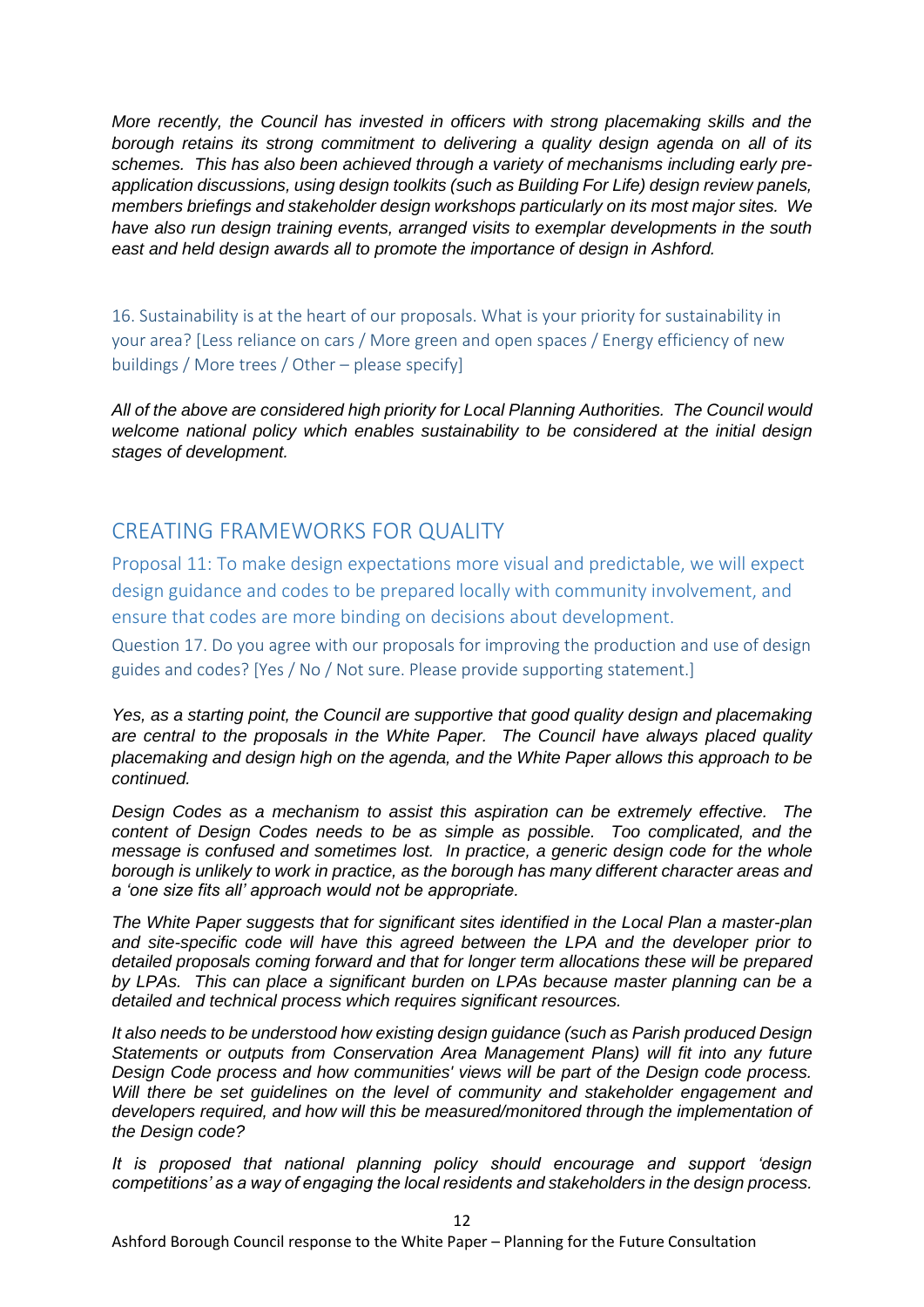*This process will encourage greater community involvement and feedback, and give residents a sense of ownership over a space/place.*

Proposal 12: To support the transition to a planning system which is more visual and rooted in local preferences and character, we will set up a body to support the delivery of provably locally-popular design codes, and propose that each authority should have a chief officer for design and place-making.

Question 18. Do you agree that we should establish a new body to support design coding and building better places, and that each authority should have a chief officer for design and place-making? [Yes / No / Not sure. Please provide supporting statement.]

*Not sure. Ashford Council have traditionally valued urban design and placemaking skills and has established an in-house resource within a Placemaking Team of officers. It is not considered necessary to appoint a formal 'chief officer' in addition to an experienced team, but it is not objected to.*

*It is our view that a National Design Code would be a helpful starting point for conversations with developers if it is more guidance focussed, rather than written as an actual Code. A 'one size fits all' approach is unlikely to work in practice (certainly for the whole country).*

*It is our view that local planning authorities should be represented on any national body set up to support design coding to ensure there is local representation from all parts of the country with regards to design issues, and request that Ashford Borough Council are invited to participate. We seem well placed to assist given our previous successes and that the Council are actively engaged in delivering a nationally recognised Garden Community to the south of the Town which will be delivered on sustainable Garden City Principles.*

Proposal 13: To further embed national leadership on delivering better places, we will consider how Homes England's strategic objectives can give greater emphasis to delivering beautiful places.

Question 19. Do you agree with our proposal to consider how design might be given greater emphasis in the strategic objectives for Homes England? Yes / No / Not sure.

#### *Support from an expert body would also be important and is supported.*

*The reintroduction of CABE would also be viewed very favourably, as a national group of Urban Design Organisations is helpful to share ideas and influence the process. Design South East would be an existing organisation that could work effectively with LPAs on Design Codes.*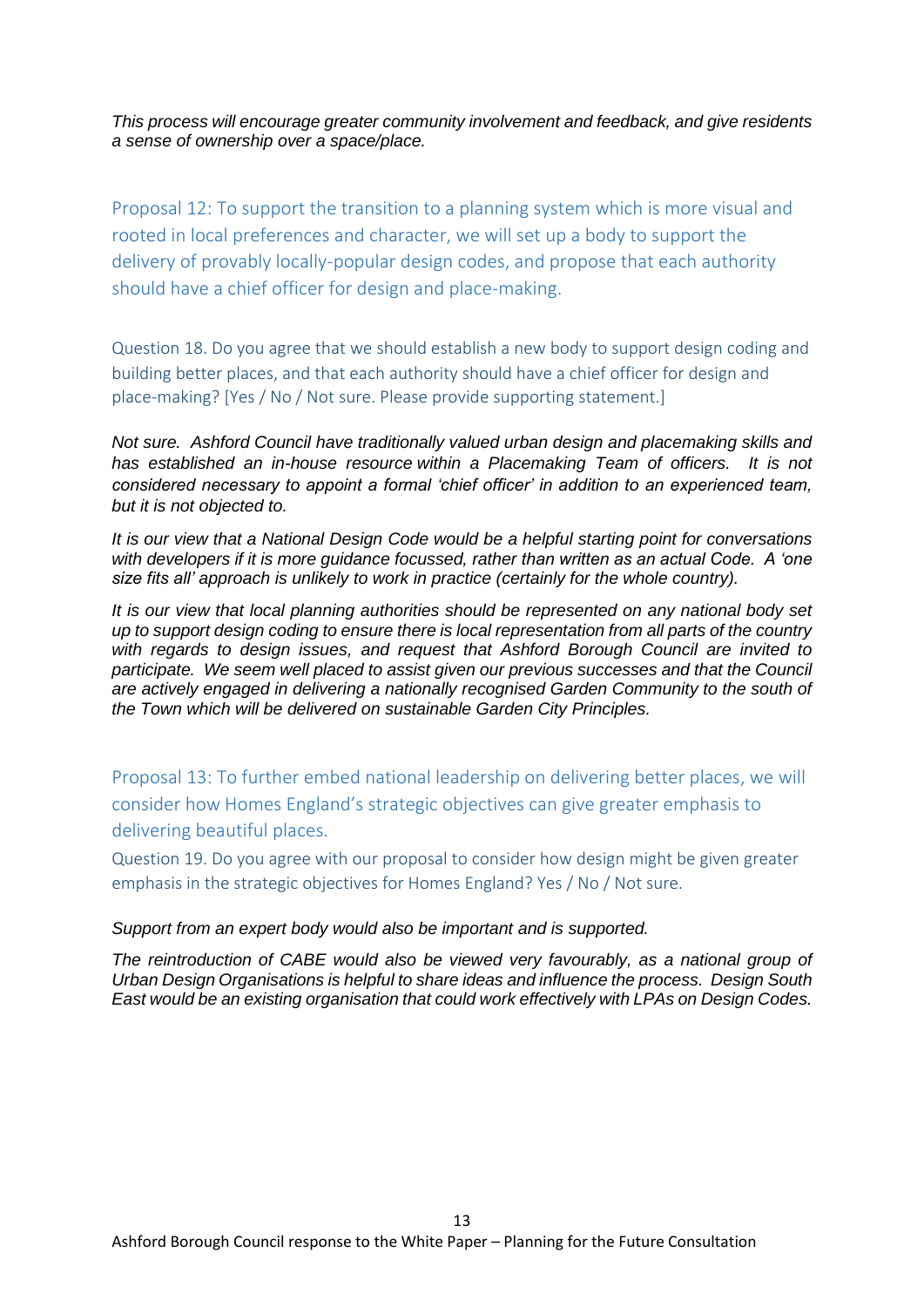## A FAST-TRACK FOR BEAUTY

Proposal 14: We intend to introduce a fast-track for beauty through changes to national policy and legislation, to incentivise and accelerate high quality development which reflects local character and preferences.

#### Question 20. Do you agree with our proposals for implementing a fast-track for beauty?

*The Council are supportive that good quality design and placemaking are included in the proposals in the White Paper. The Council have always placed such issues high on our agenda, to great success.*

*However, we have concerns about how such placemaking will be balanced against the clear desire for faster housing delivery and the speeding up of the plan making and decision making processes. Progressing too quickly could lead to poorly designed schemes coming forward, as LPAs do not have the time needed to properly consider the design and build quality elements of a scheme.*

*The Council have always aimed to create 'communities' and we have first-hand experience of the importance of this. At the planned settlement of Chilmington Green (5,750 homes) we have established a Quality Agenda and Design Code, which has sat alongside a community development strategy and a Community Management Organisation model to manage community facilities on behalf of residents.*

*This development forms part of a wider South of Ashford Garden Community, which is to be built on 'garden community principles' with support from Homes England. However, establishing these initiatives requires time and careful planning, and 'speeding up the planning system' may jeopardise the ability to deliver these objectives.*

*There is a concern that while a proposal is flagged as a 'fast track', there are inevitably further details that still need to be resolved, which may take time. Therefore, a 'fast track to beauty' will only be consistently achievable if Design Codes form part of the process.*

*The proposals that this fast track system will include a generic 'pattern books' is not supported. It is not considered that this approach would result in 'beautiful' places, but instead create an identikit 'tick box' system that does not take into account the need for innovative and exceptional design or reflect modern architecture, but instead would result in design replication which detracts from, rather than adds to, the local character and identity of a place.*

# EFFECTIVE STEWARDSHIP AND ENHANCEMENT OF OUR NATURAL AND HISTORIC ENVIRONMENT

Proposal 15: We intend to amend the National Planning Policy Framework to ensure that it targets those areas where a reformed planning system can most effectively play a role in mitigating and adapting to climate change and maximising environmental benefits.

*The Council supports the need for a clearer national policy to address the role that planning can play in mitigating and adapting to climate change.*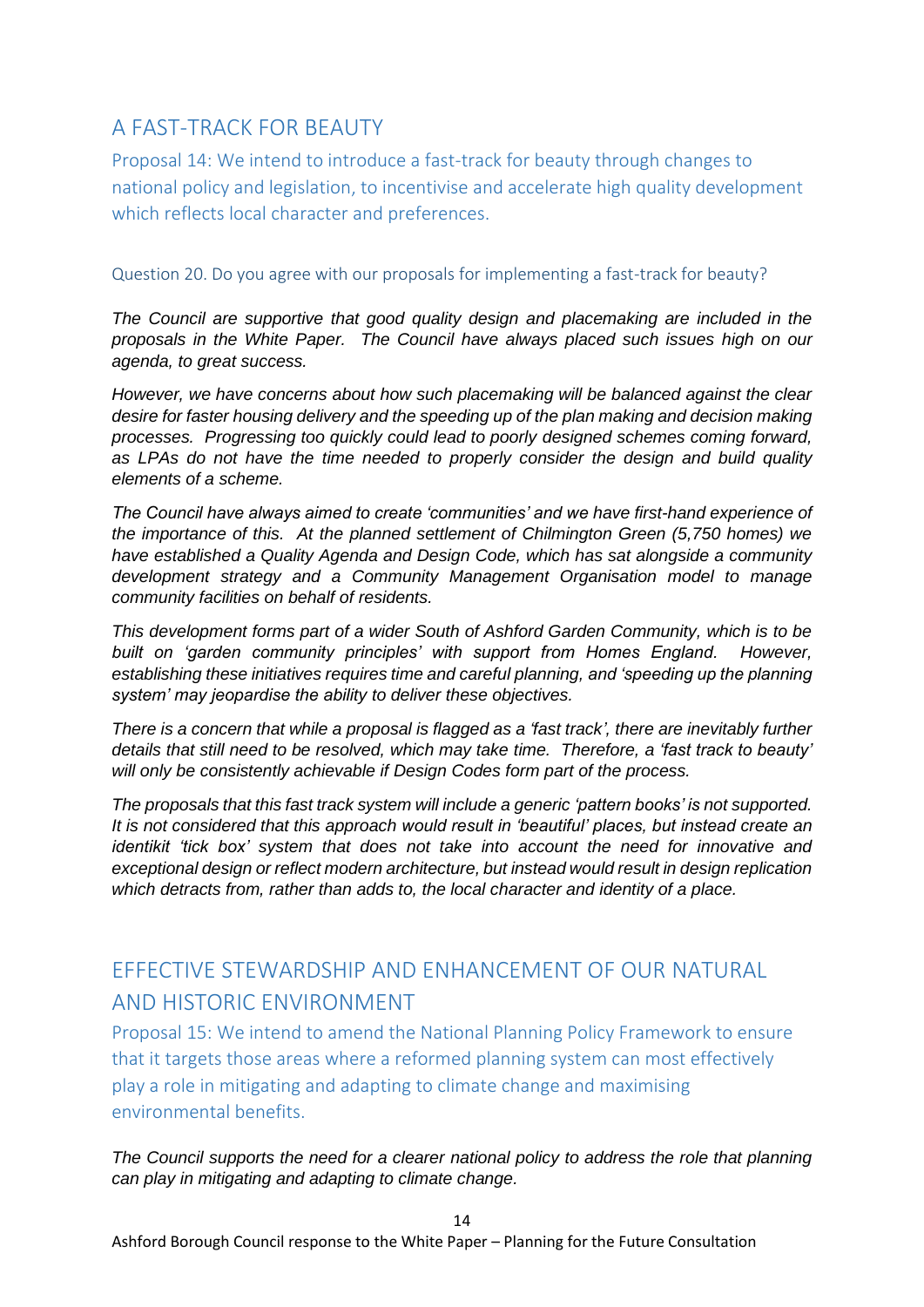Proposal 16: We intend to design a quicker, simpler framework for assessing environmental impacts and enhancement opportunities, that speeds up the process while protecting and enhancing the most valuable and important habitats and species in England.

*The Council notes there will be a separate consultation on opportunities for environmental improvements in the Autumn but it supports the need for a simpler and faster process for assessing environmental impacts and enhancement opportunities, while ensuring that the most valuable and important habitats and species in England continue to be protected/ enhanced.*

### Proposal 17: Conserving and enhancing our historic buildings and areas in the 21st Century.

*This proposal does have some merit. However, it's notoriously difficult to convert historic buildings and retro-fit adaptations based on climate change/sustainable development principles, without harming the character of the building or place.*

*A professional judgement on the level of harm to historic buildings should be done on a case by case basis – as is the case now. We would advise that a balance is maintained between achieving suitable energy efficiency targets, whilst accepting that the nation's historic buildings are 'special cases of architectural and historic interest' and that measure to support zero carbon objectives might not always be possible.*

*Maintaining proper protection of the historic environment is essential, and the Council recommends that decisions on matters of public importance should continue to be taken by publicly accountable bodies.*

Proposal 18: To complement our planning reforms, we will facilitate ambitious improvements in the energy efficiency standards for buildings to help deliver our worldleading commitment to net-zero by 2050.

*The Council supports the introduction of the Future Homes Standard and agrees with Proposal 18 in that new homes should not need to be retrofitted in the future. We would also support a national planning policy that promotes energy generation to ensure that green technology is designed in and required at the earliest stage of development.*

*Where retrofitting is required, this should also be to a high energy-efficient standard and take into account the feasibility of installing measures on existing homes. The Council welcomes the further clarification that will be provided with regards to the role that Local Authorities can play in setting energy efficiency standards for new build developments.*

*In 2019 Ashford Council passed a motion that it will aim to become carbon neutral by 2030, and 80% by 2025. We have also been developing a Carbon Neutral Strategy to guide us in achieving this ambition.*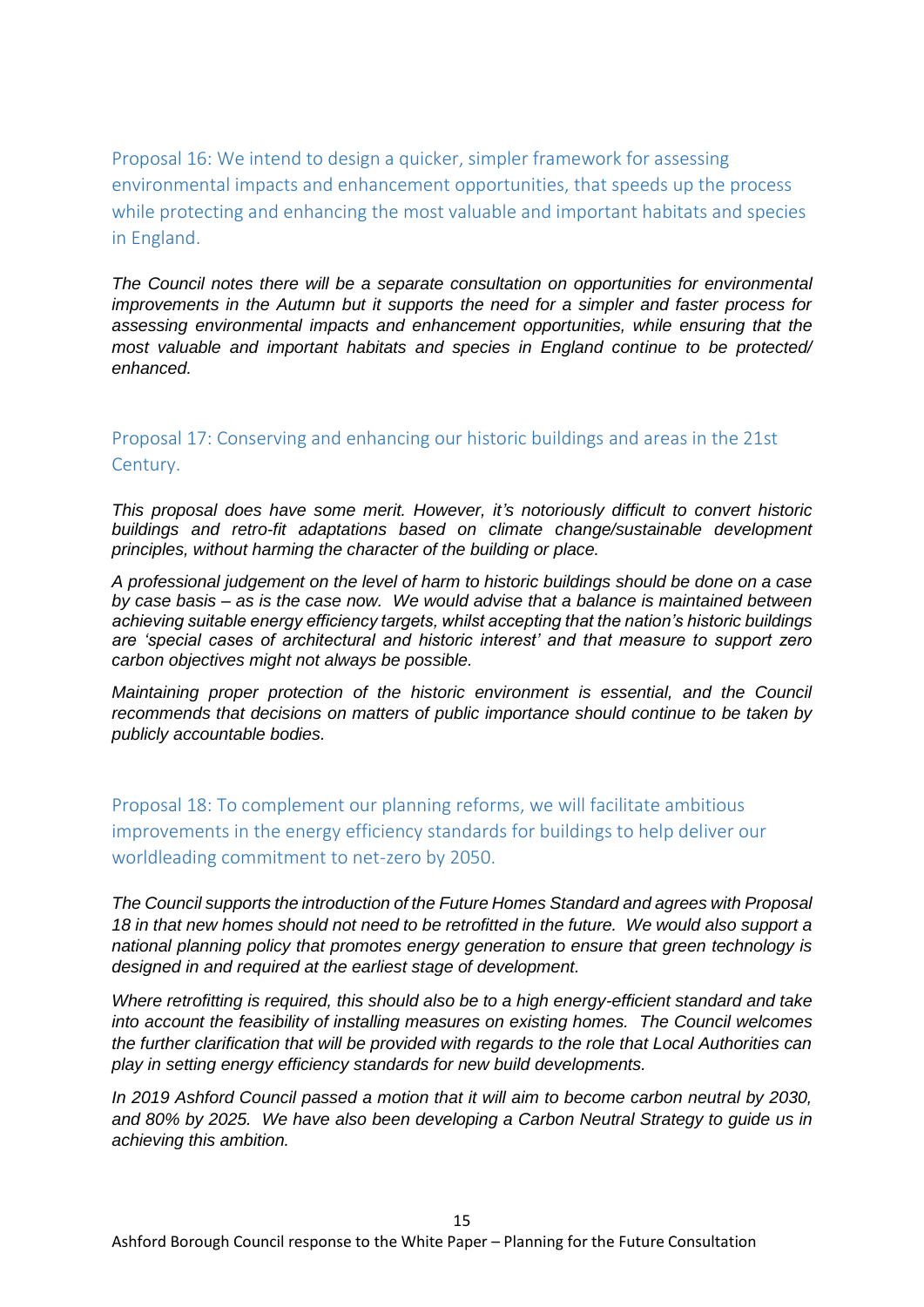## Pillar Three – Planning for infrastructure and connected places

Q21. When new development happens in your area, what is your priority for what comes with it? [More affordable housing / More or better infrastructure (such as transport, schools, health provision) / Design of new buildings / More shops and/or employment space / Green space / Don't know / Other – please specify]

#### *As an LPA all of the above are considered priority.*

Proposal 19: The Community Infrastructure Levy should be reformed to be charged as a fixed proportion of the development value above a threshold, with a mandatory nationally-set rate or rates and the current system of planning obligations abolished. Q22(a). Should the Government replace the Community Infrastructure Levy and Section 106 planning obligations with a new consolidated Infrastructure Levy, which is charged as a fixed proportion of development value above a set threshold? [Yes / No / Not sure. Please provide supporting statement.]

And 22(b). Should the Infrastructure Levy rates be set nationally at a single rate, set nationally at an area-specific rate, or set locally? [Nationally at a single rate / Nationally at an area-specific rate / Locally]

*The current CIL regime is overly complex and requires simplification. The CIL Review Panel reported on the potential for a simplified low level CIL for all types of development based on local values which would simplify the approach.* 

*The s106 regime relates to a great deal more than securing funding for affordable housing and infrastructure and, although mentioned in a footnote 18, the breadth of use of s106 is not substantially addressed in the White Paper.* 

*The IL regime divorces the levy from planning and placemaking and delivering the requirements of the local plan. It is a tax with no requirement to deliver beautiful sustainable places people are being told will be delivered elsewhere in the WPs vision for the planning system.* 

*The s106 developer contributions regime does draw direct connection between the development and the necessary infrastructure mitigation which is understood by developers and communities; it enables land to be transferred, use of land to be secured, and, in relation to affordable housing, it can secure land, type, and details of form and tenure of housing. How will the other measures that aren't monetary/land value be secured such as offsite mitigation, restrictions of land, management and maintenance of community and open spaces, sustainable travel, gifting land to communities, other local benefits etc.be accommodated?* 

*The White Paper states that the Infrastructure Levy (IL) will be more transparent than s106, however, although the calculation of how much money is achieved may be clear after the development has been delivered, based on a formula, the detail of what infrastructure is going to be provided to mitigate the development and the delivery of affordable housing to meet the needs of the community identified in the local plan will not be as clear and certain as that set down in the s106 obligation when the development is approved.* 

*The levy will collect the money but it appears that the LPA will implement the delivery of infrastructure. This is a significant shift from developers delivering infrastructure as part of the* 

16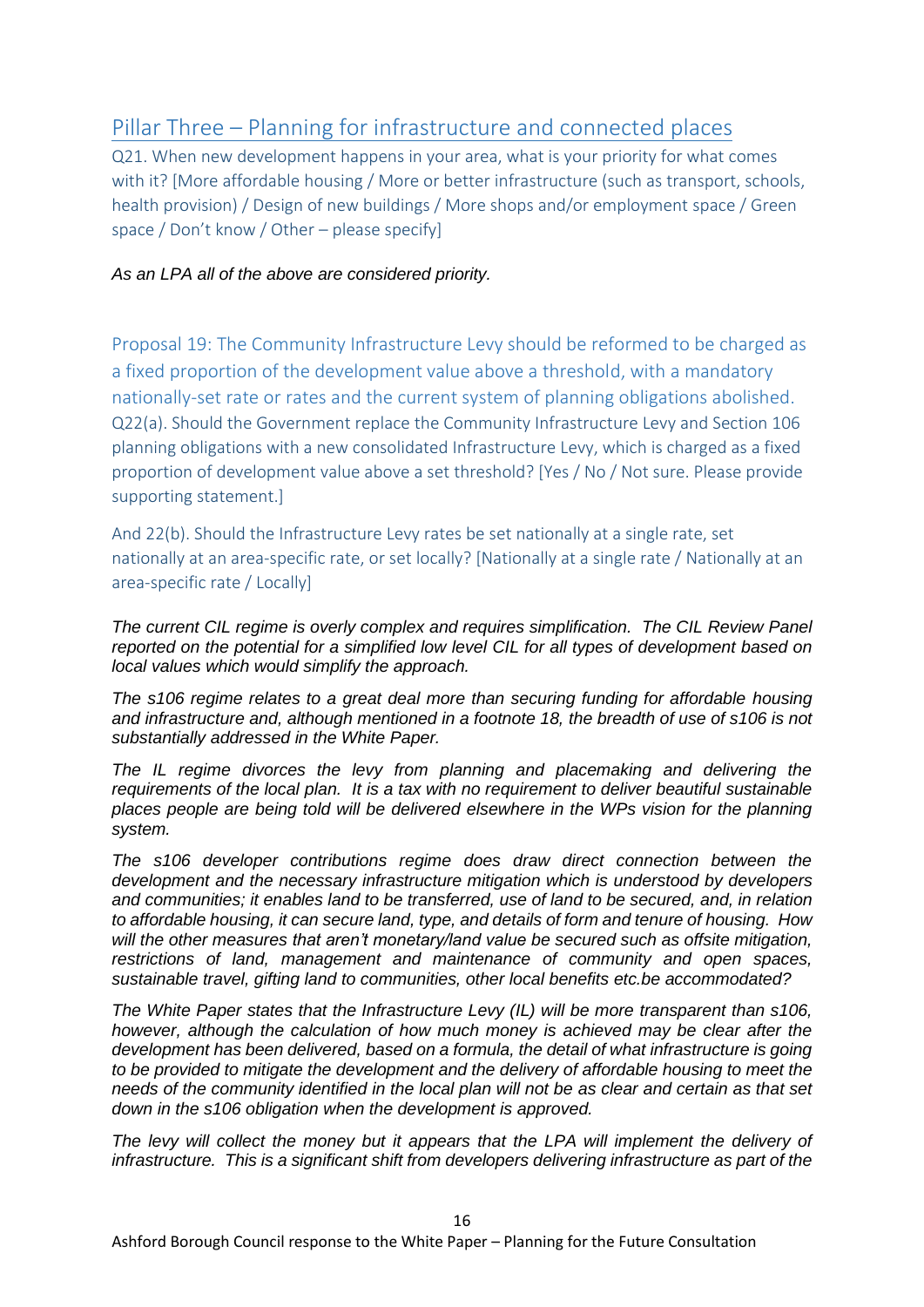*s106 and a move to the LPA being the delivery agent and having to forward fund the infrastructure.*

*Also, if the IL is collected in one central pot for distribution and not related to a particular development then the monies collected may not end up being spent on what is needed to mitigate the harm from that development. Inevitably, there will be significant pressures on any central pot, with more strategic priorities taking precedent. This will raise significant concerns with the existing communities whose local services and facilities will be placed under greater pressure from new development, with no money to improve or expand.*

*Acting as delivery agent and forward funding will, at a time when Local Government finance is particularly challenged, have the potential to make the timely delivery of infrastructure very difficult and risky for the Council. We therefore suggest that a mechanism that protects local authorities needs to be introduced. This could include the government underwriting the costs of infrastructure which is to be forward funded by the LPA. If this mechanism is not provided, then there is a substantial risk of Local councils not being able to deliver any of their statutory duties to their local residents. This will ultimately lead to unsustainable development. (See response to 22d).*

*The proposed IL may provide greater flexibility in term of what it is spent upon, but it will require greater administration and delivery skills which has cost and resource implications for the LPA and the Council considers that it would be necessary to provide an alternative means by which the Council and persons interested in land may agree in order to secure required infrastructure.*

*With regards the issue of locally vs a nationally set rate, we support a locally set approach. In recent years, Ashford LPA have a successful track record in negotiating s106 and this delivered substantial infrastructure needed to supported development. This has, in part, used local circumstances and evidence being taken into account and our recent Local Plan policy was viability assessed which has meant we can be certain that what is being asked for is within the viability umbrella.*

*As an example of local calculations based on a set rate, within Ashford Borough there are big differences between values. The average of the mean house prices in the lowest 10 wards is £225,554 compared to £469,841 in the highest 10 wards. A nationally set rate, whether areaspecific or not, would not account for this level of discrepancy across a borough. The consequence of the above is that there will be areas within the borough which may be just above the threshold though become unviable once a nationally set Infrastructure Levy is*  applied. On the contrary, if the rate was set too low, this could result in very little funding being *provided particularly in low value areas. In terms of a nationally set rate or formulae, this same significant difference in viability will play out across the Country, with viability in Gloucester being very different to Ashford.*

*In terms of the approach, it will be essential for any local or nationally set approach to take into account gross development value; costs and the benchmark land value, to ensure that all inputs into viability are accounted for, to ensure land comes forward and that brownfield land is not overly penalised due to higher existing use values and potentially higher costs.*

*Finally, Ashford have also adopted a further layer of flexibility and this can address the future uplift in values through the application of a deferred contributions policy (Adopted Local Plan Policy IMP2). This addresses the issue in the White Paper about basing the charge on the final value of the development. The formula approach referred to, where a proportion of value above the threshold is included, raises concerns about how uplift in values will be calculated. If it is set nationally, how will this local viability be incorporated?*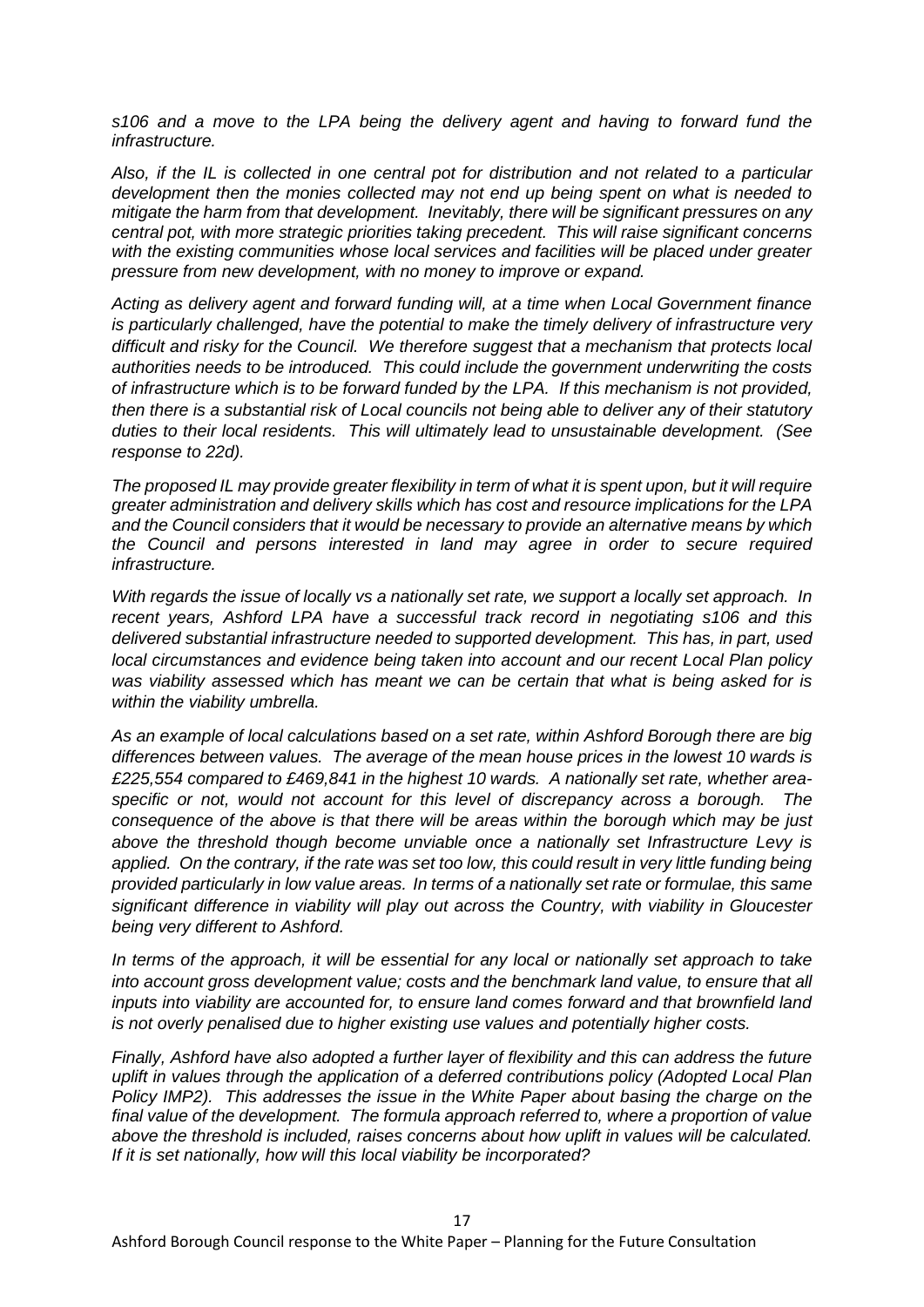22(c). Should the Infrastructure Levy aim to capture the same amount of value overall, or more value, to support greater investment in infrastructure, affordable housing and local communities? [Same amount overall / More value / Less value / Not sure. Please provide supporting statement.]

*Not sure. Although collecting more value is supported, it is difficult to understand how the new system will collect more towards infrastructure and Affordable Housing if the IL is set at the lowest common denominator, without the ability to secure site specific infrastructure through s106 to maximise the contributions based on local costs and values. There are very wide variations in values dependent on the location in the country.*

22(d). Should we allow local authorities to borrow against the Infrastructure Levy, to support infrastructure delivery in their area? [Yes / No / Not sure. Please provide supporting statement.]

*Not sure. Any options which provide greater flexibility to local authorities to help the delivery of much need infrastructure is supported , as it is one of the biggest challenges Councils face and is linked to whether new development is sustainable. Ashford Council have a strong and consistent track record of finding innovative ways of delivering much needed infrastructure in recent years, and a more flexible approach could help us find solutions in a quicker way to the benefit of future communities.*

*However, the proposal that the LPA will become the main delivery agent and possibly the 'forward funder' raises concerns. Acting as delivery agent, particularly at a time when Local Government finance is greatly challenged, creates huge risks for the Council.*

*In addition, this risk will be further exacerbated if the final sales values from development is not achieved. A range of factors could impact this, such as a developer ceasing to trade, being unable to meet the levy payments agreed initially, or if house prices fall between the original estimation of the levy payment and completion.*

*In essence, the White Paper proposals seem to place much of the traditional risk faced by private developers, onto the shoulders of the public purse.*

*We therefore suggest that a mechanism that protects local authorities needs to be introduced. This could include the government underwriting the costs of infrastructure which is to be forward funded by the LPA. If this mechanism is not provided, then there is a substantial risk of Local councils not being able to deliver their statutory duties to their local residents. This will ultimately lead to unsustainable development.*

*There is also a missed opportunity for these proposals to establish a wider funding system for strategic infrastructure which is managed nationally. This could include much needed investment in hospitals, strategic highway improvements or cross-boundary biodiversity mitigation. Hospital investment is clearly a priority in light of the ongoing COVID-19 pandemic.* 

Proposal 20: The scope of the Infrastructure Levy could be extended to capture changes of use through permitted development rights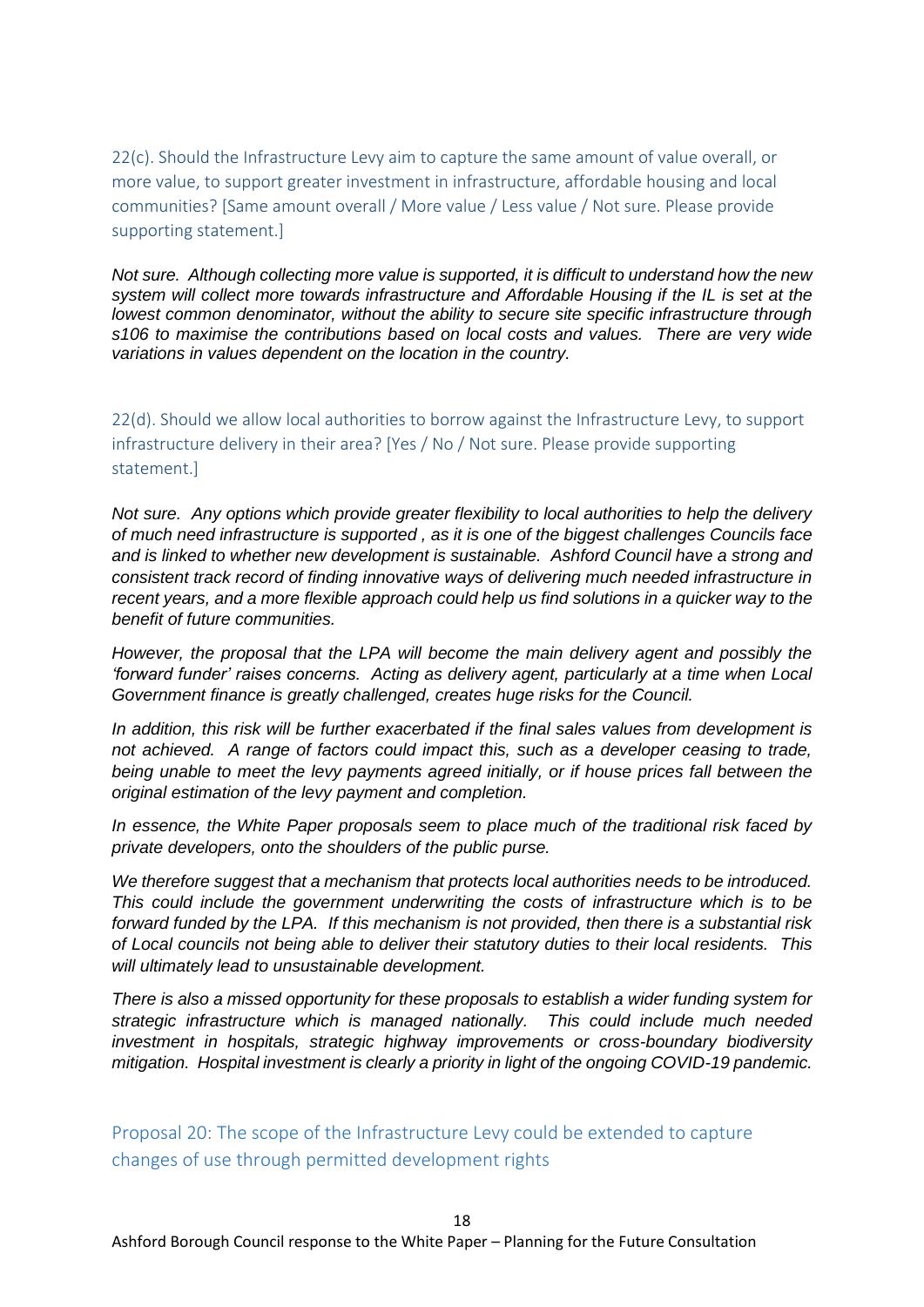23. Do you agree that the scope of the reformed Infrastructure Levy should capture changes of use through permitted development rights? [Yes / No / Not sure. Please provide supporting statement.]

*Yes. The Council support the inclusion of Infrastructure Levy in all types of development, including changes of use and permitted development, as these have long fallen out of the scope of capturing financial contribution to mitigate harm caused by development. The White Paper indicates that it will overcome uncertainty with other infrastructure funding streams, which is supported.*

Proposal 21: The reformed Infrastructure Levy should deliver affordable housing provision

24(a). Do you agree that we should aim to secure at least the same amount of affordable housing under the Infrastructure Levy, and as much on-site affordable provision, as at present? [Yes / No / Not sure. Please provide supporting statement.]

*Yes. The intention that the Infrastructure Levy would aim to secure the same amount (or more than) Affordable Housing on-site, as now, is supported. This will reflect Ashford's current policy position of on-site delivery first and only offsite contributions accepted in exceptional circumstances. However, it is difficult to understand how this will be achieved with the proposed Infrastructure Levy and approach to Levy setting.*

*If the new proposals do not deliver the same or more, this would impact on the current waiting lists. If implemented, the transitional arrangements should be set out with reasonable timescales as it will take resources for the changes to be explained by the local authority to its RPs and other stakeholders.*

24(b). Should affordable housing be secured as in-kind payment towards the Infrastructure Levy, or as a 'right to purchase' at discounted rates for local authorities? [Yes / No / Not sure. Please provide supporting statement.]

*Not sure. If Affordable Housing is to be captured in the levy, there is likely to be a temporary slow on delivery. There is also no certainty that the 'in-kind' aspects of the proposals, will be taken up. If it is not, then the Council will require increased resources to use the IL payments to deliver Affordable Housing themselves which may jeopardise on site delivery and therefore the delivery of mixed communities.*

*The overpayment risk to Councils in the 'in kind' payment scenario would need to be addressed fully in legislation. If this cannot be done, then the proposed 'right to purchase' option may be more preferable for Ashford.*

*There is also a risk that the cost difference between purchase price for affordable rented housing and open market housing is such that the in-kind payment accounts for the entirety, or at least a vast proportion of the Infrastructure Levy, leaving no other funding for other critical infrastructure needs.*

24(c). If an in-kind delivery approach is taken, should we mitigate against local authority overpayment risk? [Yes / No / Not sure. Please provide supporting statement.]